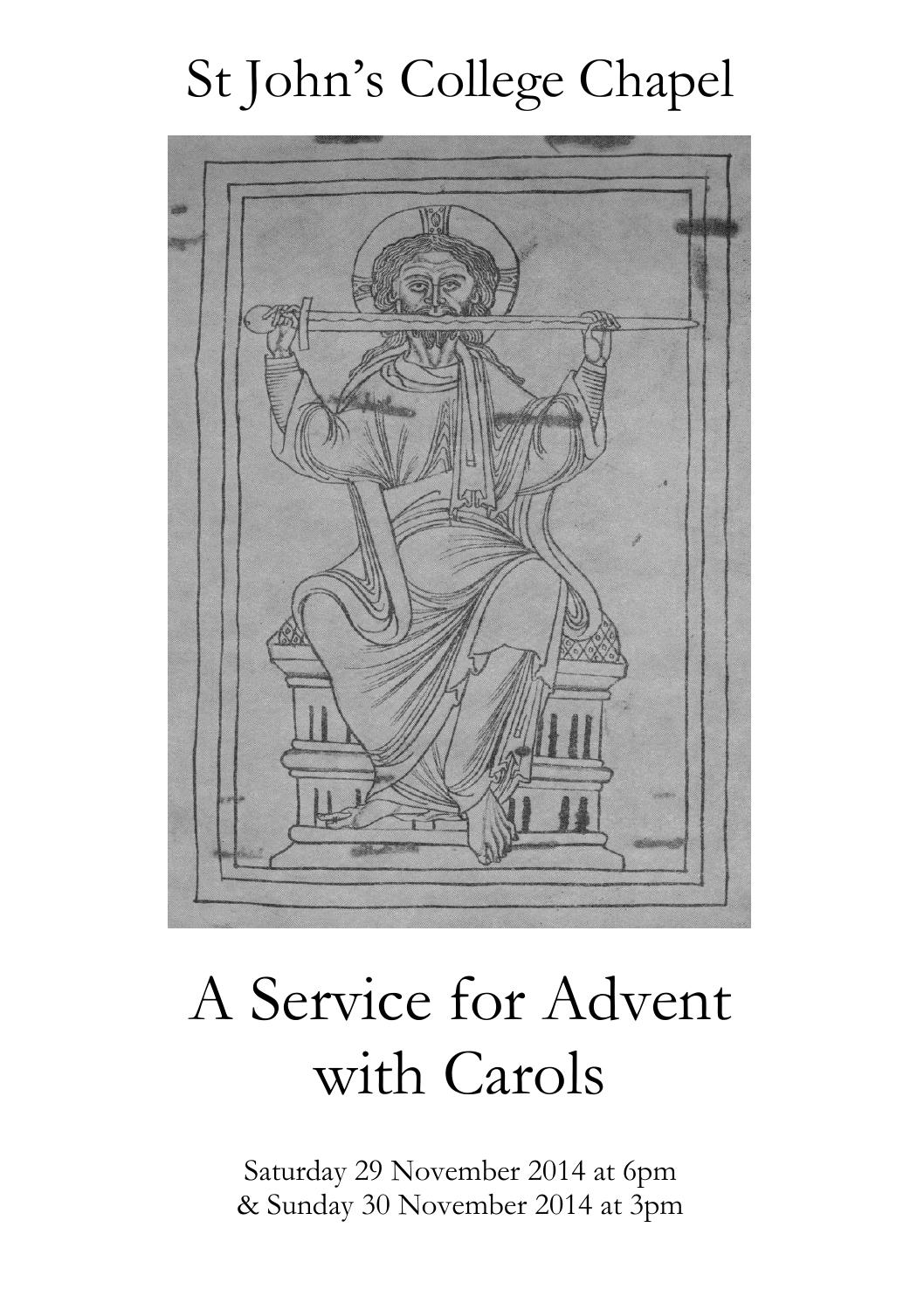*The congregation is requested to be as quiet as possible during the organ music.*

# ORGAN MUSIC BEFORE THE SERVICE

# Played by Joseph Wicks

Icon I: Gabriel – Prelude, the Might of God

*Neil Cox (b. 1955)*

Fantasy No. 5 on Veni Emmanuel

*Kenneth Leighton (1929–1988)*

Nun komm' der Heiden Heiland (op. 67, no. 29)

*Maximilian Reger (1873–1916)*

*Johannes Brahms (1833–1897)*

Nun komm' der Heiden Heiland (BuxWV 211)

Es ist ein' Ros' entsprungen

*Dieterich Buxtehude (c. 1637–1707)*

# Played by Edward Picton-Turbervill

Canonische Veränderungen über 'Vom Himmel hoch' (BWV 769a)

*Johann Sebastian Bach (1685–1750)*

Three Chorale Preludes on "Nun komm' der Heiden Heiland"

- i) in organo pleno/il canto fermo in pedale (BWV 661)
- ii) a due bassi e canto fermo (BWV 660)
- iii) à 2 claviers et pédale (BWV 659)

*Johann Sebastian Bach*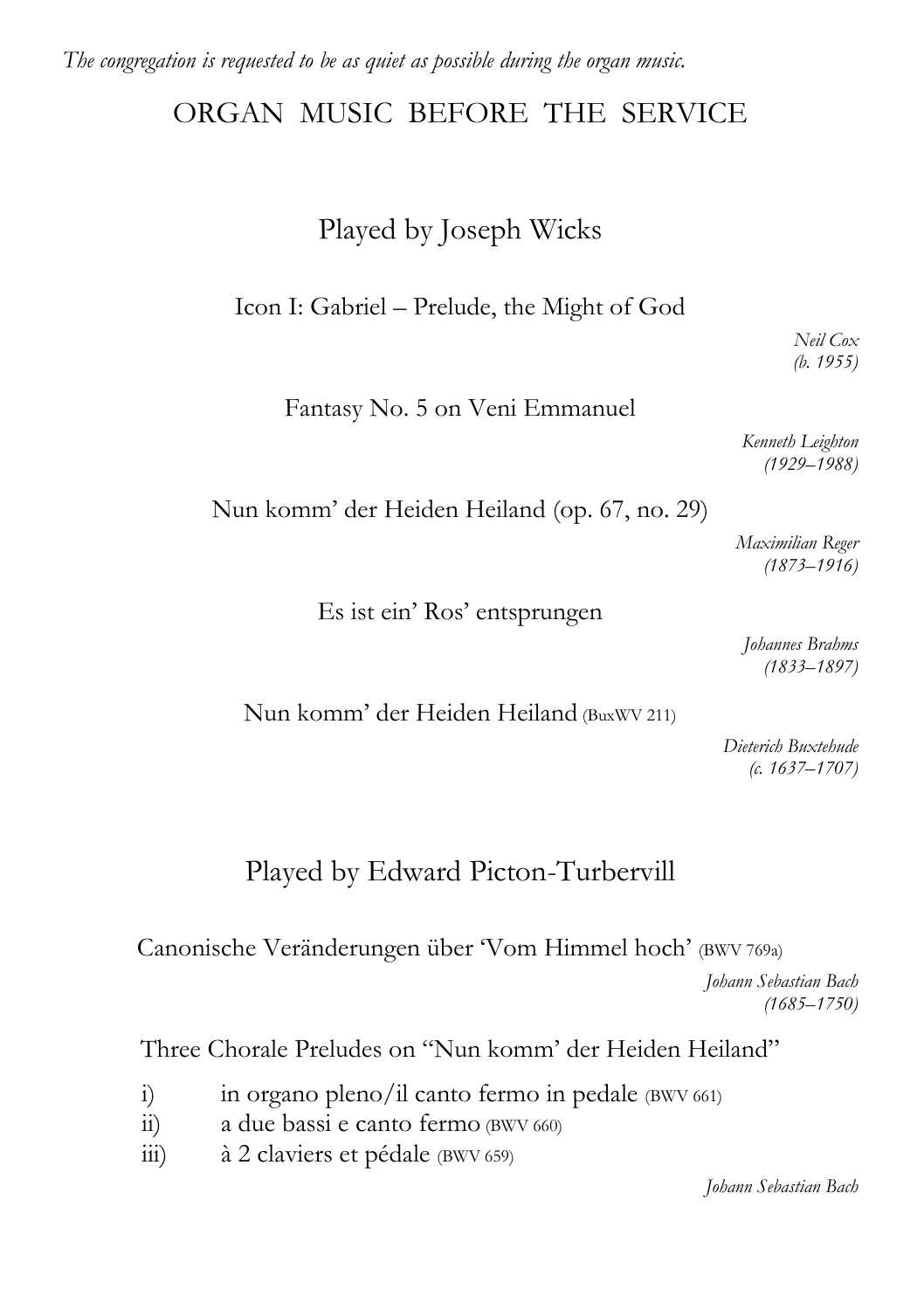# ADVENT

The season of Advent is traditionally a time of preparation for Christmas, and its observance dates from the sixth century in Gaul. Originally it stretched from St Martin's Day (11<sup>th</sup> November) to Christmas Eve, and was known as 'The Lent of St Martin.' This title suggests the parallel between Advent and the Lenten fast. Meditations on the themes of judgement and our ultimate destiny were developed for each of the four Sundays of Advent.

The ancient people of God, the Jews, looked forward to the coming of God's Kingdom, when there would be a new order of justice and righteousness. The early Church saw that the Kingdom had been anticipated and experienced through the life and ministry of Jesus Christ, but still prayed 'Thy Kingdom come,' looking forward to a second coming and the final consummation of all things.

The pattern of this Advent service (in its four sections) reflects the season's growing anticipation, both of the first coming of Christ and of that day when the prayer 'Thy Kingdom come' is finally and fully answered.

*The cover illustrations are from a manuscript of Bede's Commentary on the Apocalypse and Other Texts, which was produced in England (probably at Ramsey Abbey) in the second half of the 12th century. The manuscript is held in the College library.*

*The picture of the Son of Man with the sword proceeding from his mouth is common in Apocalypse illustrations (Revelation 1 v. 16, 'and out of his mouth came a sharp two-edged sword').*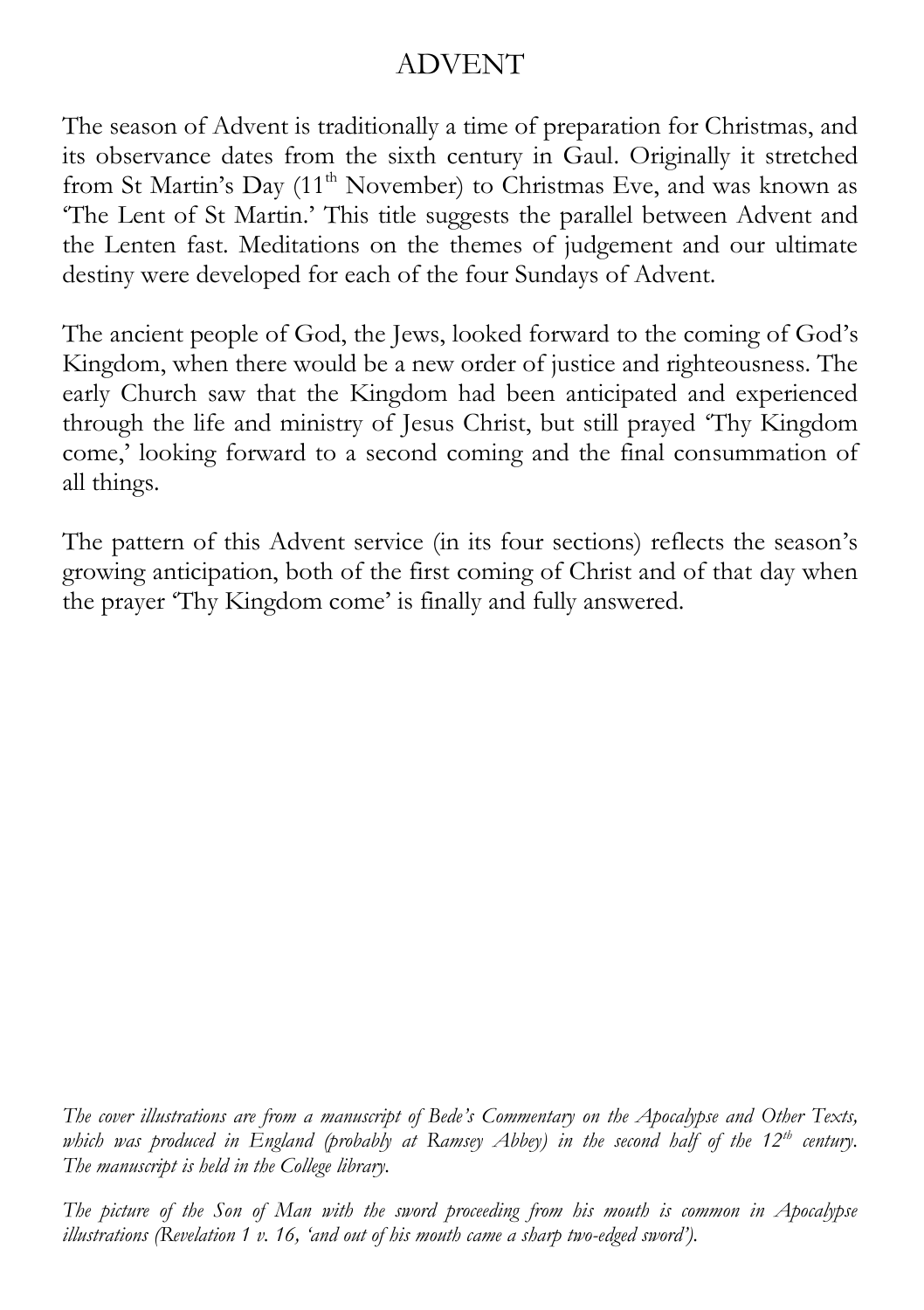# ORDER OF SERVICE

*The opening carol is sung in the Ante-Chapel: ¶Sit*

#### **ADAM LAY YBOUNDEN**

Adam lay ybounden, Bounden in a bond; Four thousand winter Thought he not too long.

And all was for an apple, An apple that he took, As clerkes finden Written in their book.

Ne had the apple taken been, The apple taken been, Ne had never our lady Abeen heavené queen.

Blessed be the time That apple taken was, Therefore we moun singen: *Deo gracias!*

Words *Anonymous, 15<sup>th</sup> century* and *Company and Company and Company and Company and Music Boris Ord* 

*(1897–1961)*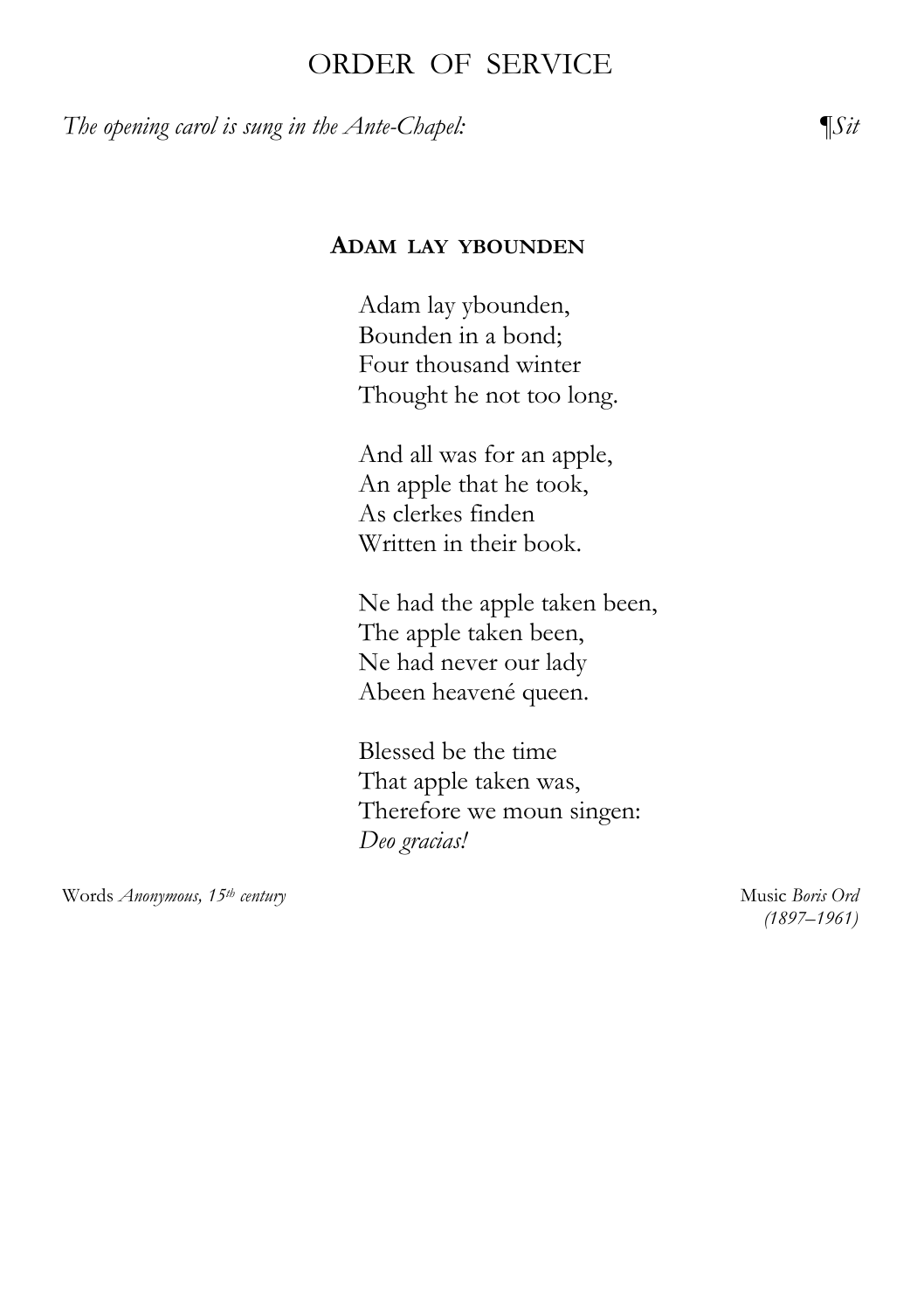#### PROCESSIONAL HYMN *¶Stand*

O come, O come, Emmanuel! Redeem thy captive Israel, That into exile drear is gone Far from the face of God's dear Son.

> *Rejoice! Rejoice! Emmanuel Shall come to thee, O Israel.*

O come, thou Wisdom from on high! Who madest all in earth and sky, Creating man from dust and clay: To us reveal salvation's way.

O come, O come, Adonaï, Who in thy glorious majesty From Sinai's mountain, clothed with awe, Gavest thy folk the ancient law.

O come, thou Root of Jesse! draw The quarry from the lion's claw; From those dread caverns of the grave, From nether hell, thy people save.

O come, O come, Emmanuel! Redeem thy captive Israel, That into exile drear is gone Far from the face of God's dear Son.

Words *Cologne* 1710, based on the Tune VENI EMMANUEL *ancient Advent Antiphons Melody 'adapted from a French Missal'* Tr*. T. A. Lacey by Thomas Helmore (1853–1931) (1811–1890)* **Descant** *David Hill (b. 1957)*

*Please turn the page quietly*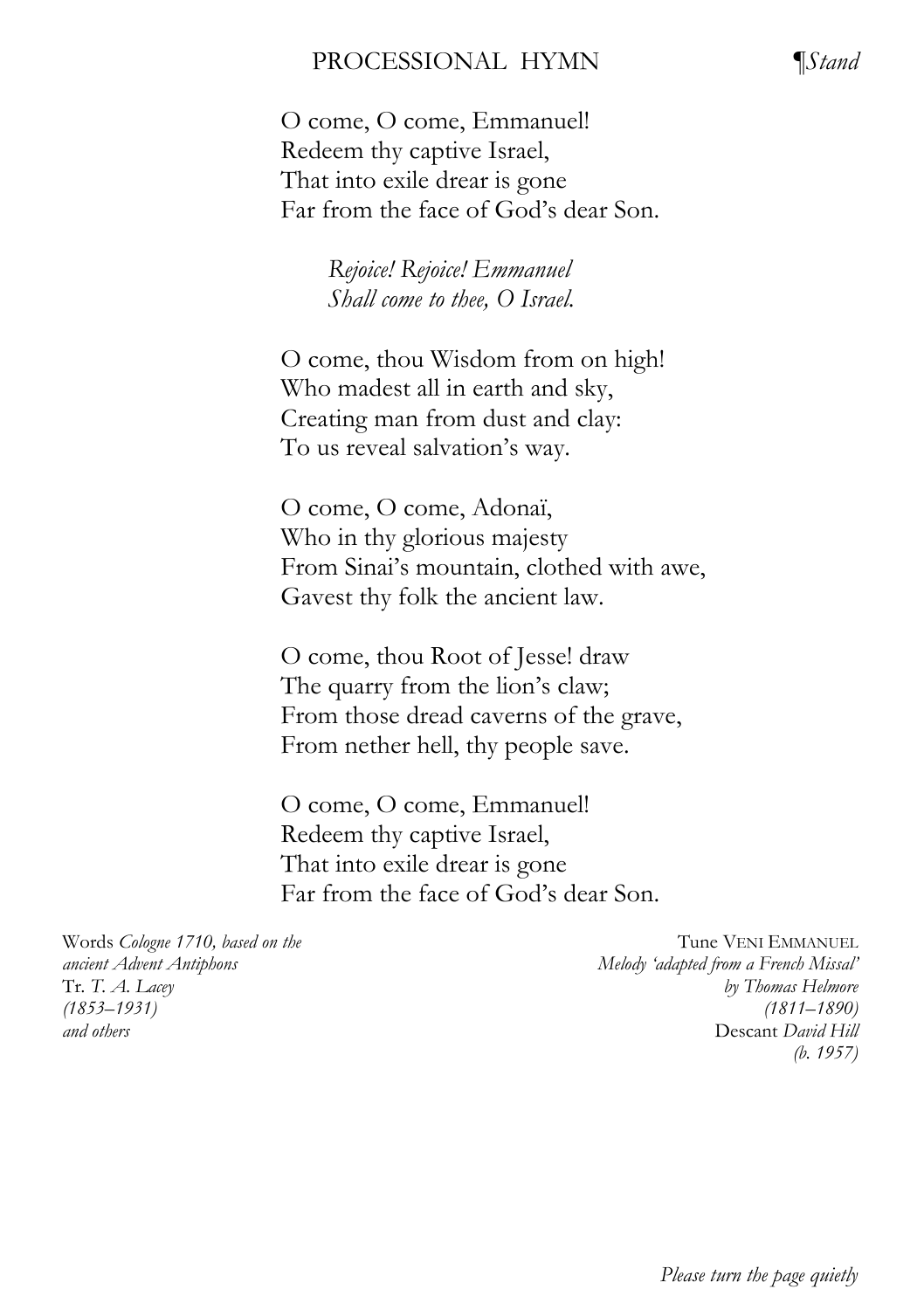### THE BIDDING PRAYER

Beloved in Christ, the season of Advent bids us prepare ourselves both for the celebration of Christ's nativity as also for the day when he shall come to judge the hearts of us all. So, in sorrow and penitence, let us confess our failures and shortcomings, and renew in ourselves the vision of God's perfect kingdom, which is the end of all our strivings and the consummation of God's loving purposes for us.

In word and music we will give voice to the hope set forth in the scriptures, that God's kingdom will come; and, with John the Baptist and the Blessed Virgin Mary, we will prepare for its coming, celebrating its dawning in the birth, life and death of our Lord and Saviour, Jesus Christ.

But first let us pray for those who, by reason of their adversity, yearn especially for its coming: the hungry and the homeless, the sick and the sorrowful, the lonely and the unloved; those who sit in the darkness of despair or who walk in the shadow of death. Let us pray for the leaders of the nations and for all who strive for the establishment of justice, righteousness and peace; and, that it may bear witness to this hope in a world divided by wrath and sorrow, let us pray for the well-being and unity of Christ's body, the Church.

Let us then pray for the coming of God's kingdom, in the words of our Lord Jesus Christ:

**Our Father, which art in heaven, hallowed be thy name; thy kingdom come; thy will be done, in earth as it is in heaven. Give us this day our daily bread. And forgive us our trespasses, as we forgive them that trespass against us. And lead us not into temptation; but deliver us from evil. Amen.**

May the Lord when he comes find us watching and waiting. **Amen.**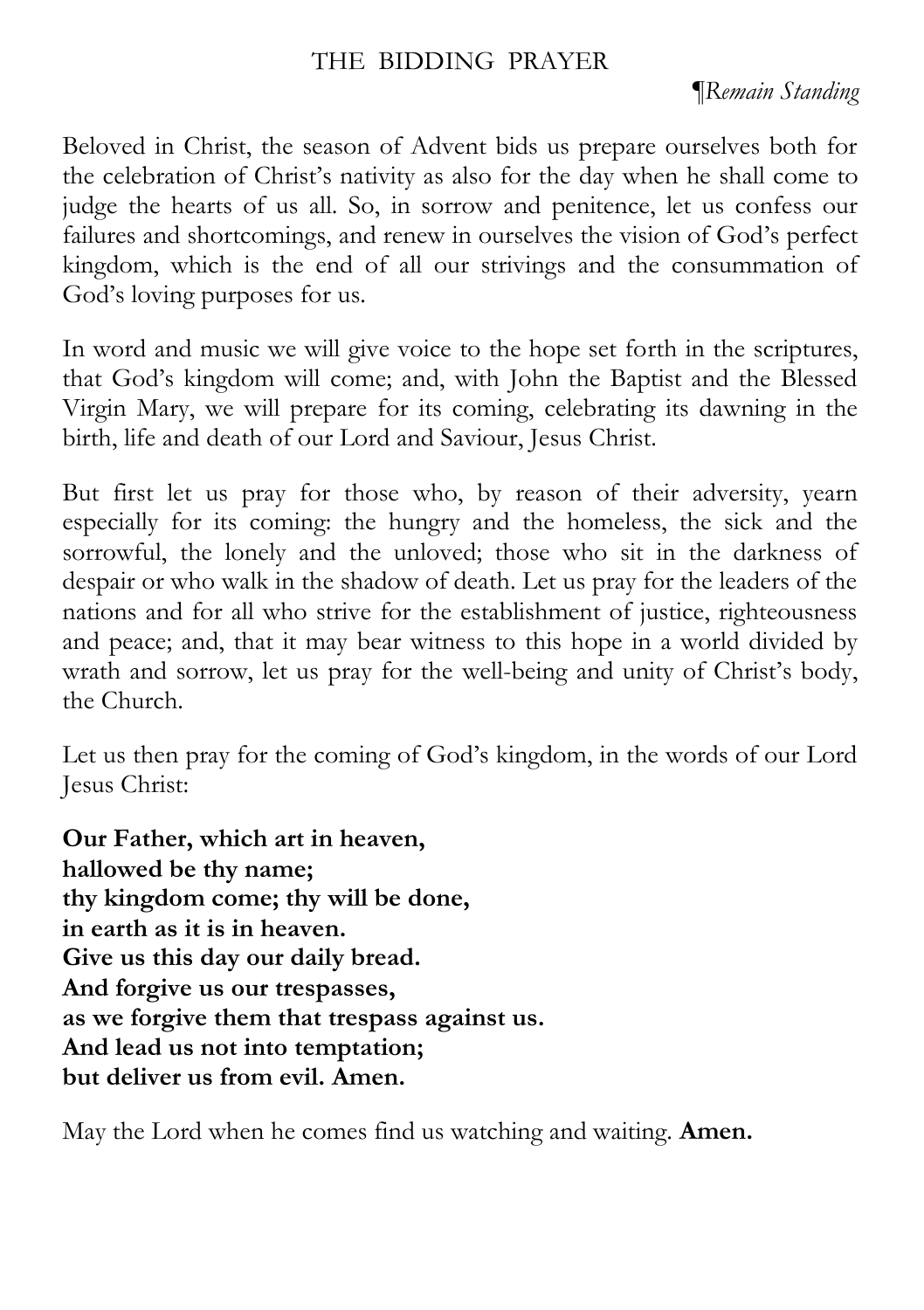### CAROL ¶*Sit*

#### **THERE IS NO ROSE**

There is no rose of such virtue As is the rose that bare Jesu: *Alleluia.*

For in that rose contained was Heaven and earth in little space: *Res miranda.*

By that rose we may well see That he is God in persons three: *Pari forma.*

The angels sungen the shepherds to, Gloria in Excelsis Deo: *Gaudeamus.*

There is no rose of such virtue As is the rose that bare Jesu: *Alleluia.*

Words *Anonymous, 15th century* Music *Elizabeth Maconchy*

*(1907–1994)*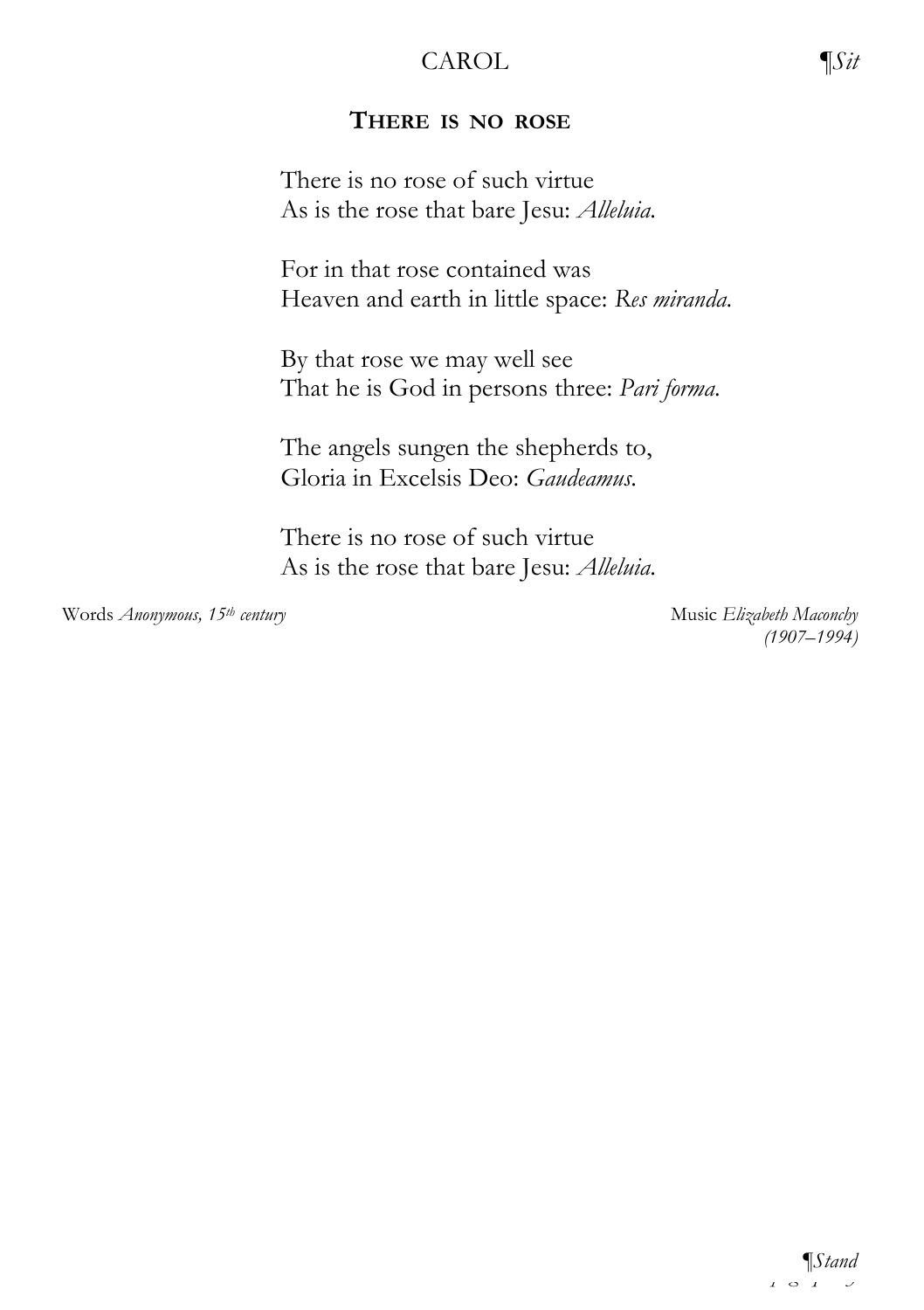# I THE MESSAGE OF ADVENT *¶Stand*

**SENTENCE** 

Watch therefore, for ye know neither the day nor the hour wherein the Son of Man cometh.

*Minister* The glory of the Lord shall be revealed:

*Response* **And all flesh shall see it together.**

# COLLECT

Almighty God, give us grace that we may cast away the works of darkness, and put upon us the armour of light, now in the time of this mortal life, in which thy Son Jesus Christ came to visit us in great humility; that in the last day, when he shall come again in his glorious majesty, to judge both the quick and the dead, we may rise to the life immortal; through him who liveth and reigneth with thee and the Holy Ghost, now and ever. **Amen.**

# O SAPIENTIA

O Wisdom, which hast come out of the mouth of the Most High, and mightily orderest all things:

Come and teach us the way of wisdom.

# O ADONAI

O Adonaï, Deliverer of the house of Israel, who in Sinai did'st give the law to Moses:

Come and deliver us with an outstretched arm.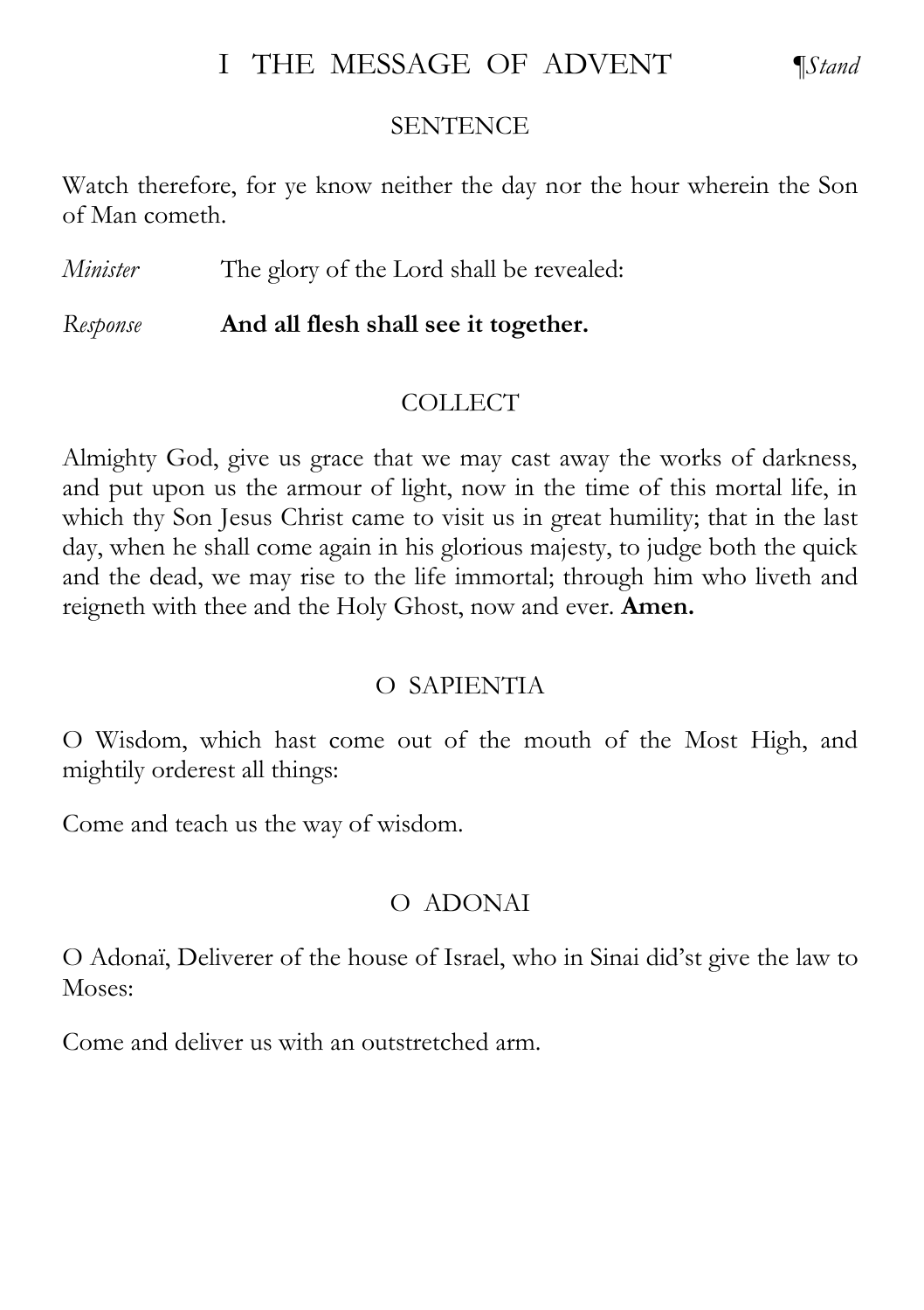#### FIRST LESSON *¶Sit*

#### ISAIAH 11 verses 1–5 Read by a Head Chorister

#### *The prophet speaks of the righteous Judge who will come from the line of David*

Then a branch will grow from the stock of Jesse, and a shoot will spring from his roots. On him the spirit of the Lord will rest: a spirit of wisdom and understanding, a spirit of counsel and power, a spirit of knowledge and fear of the Lord; and in the fear of the Lord will be his delight. He will not judge by outward appearances or decide a case on hearsay; but with justice he will judge the poor and defend the humble in the land with equity; like a rod his verdict will strike the ruthless, and with his word he will slay the wicked. He will wear the belt of justice, and truth will be his girdle.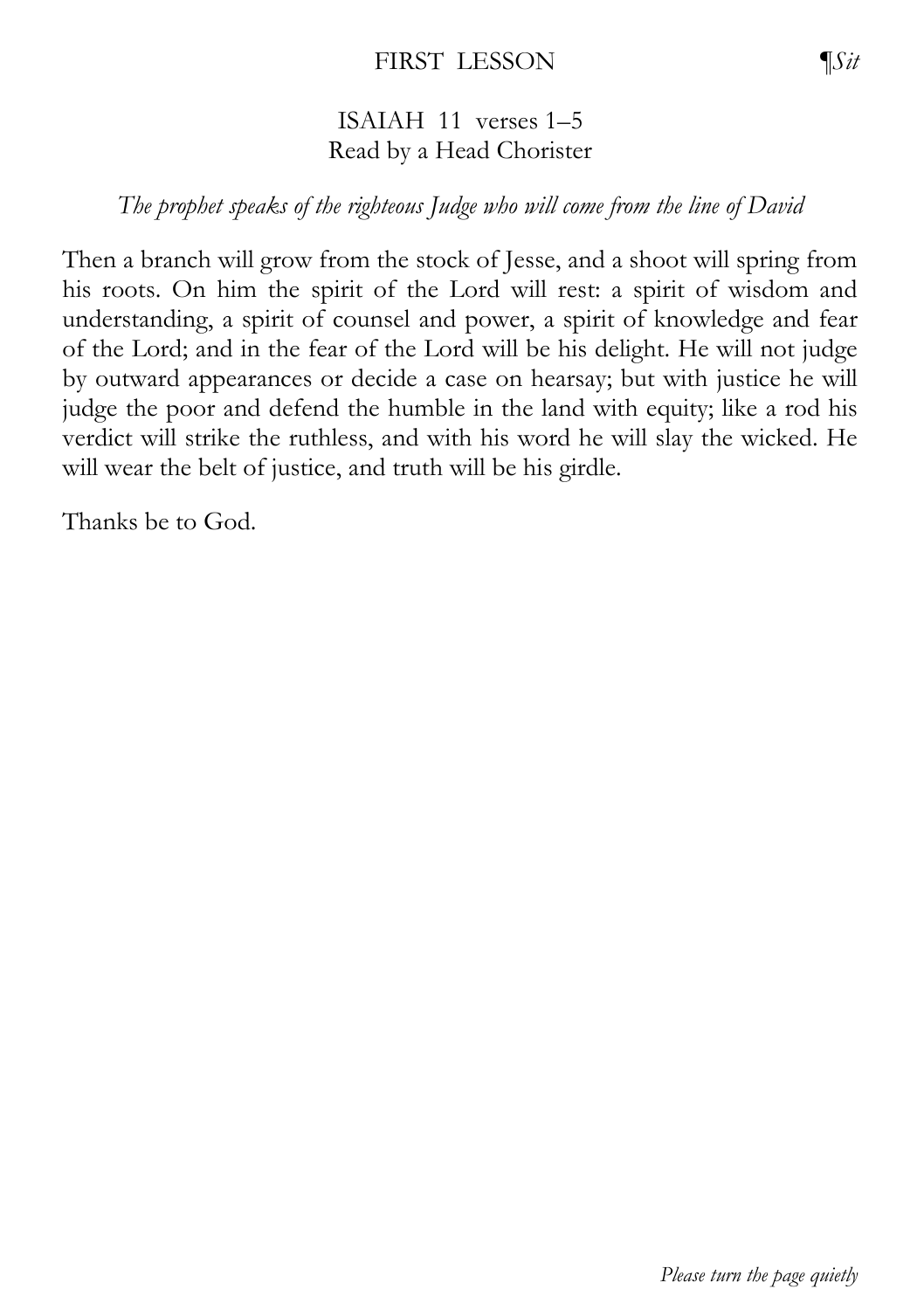#### CAROL

#### **THE TRUTH FROM ABOVE**

This is the truth sent from above, The truth of God, the God of love, Therefore don't turn me from your door, But hearken all both rich and poor.

The first thing which I do relate Is that God did man create; The next thing which to you I tell Woman was made with man to dwell.

And we were heirs to endless woes, Till God the Lord did interpose; And so a promise soon did run That he would redeem us by his Son.

And at that season of the year Our blest Redeemer did appear; He here did live, and here did preach, And many thousands he did teach.

Thus he in love to us behaved, To show us how we must be saved And if you want to know the way Be pleased to hear what he did say.

Words *English traditional carol* Music *Ralph Vaughan Williams*

*(1872–1958)* Arr. *Christopher Robinson (b. 1936)*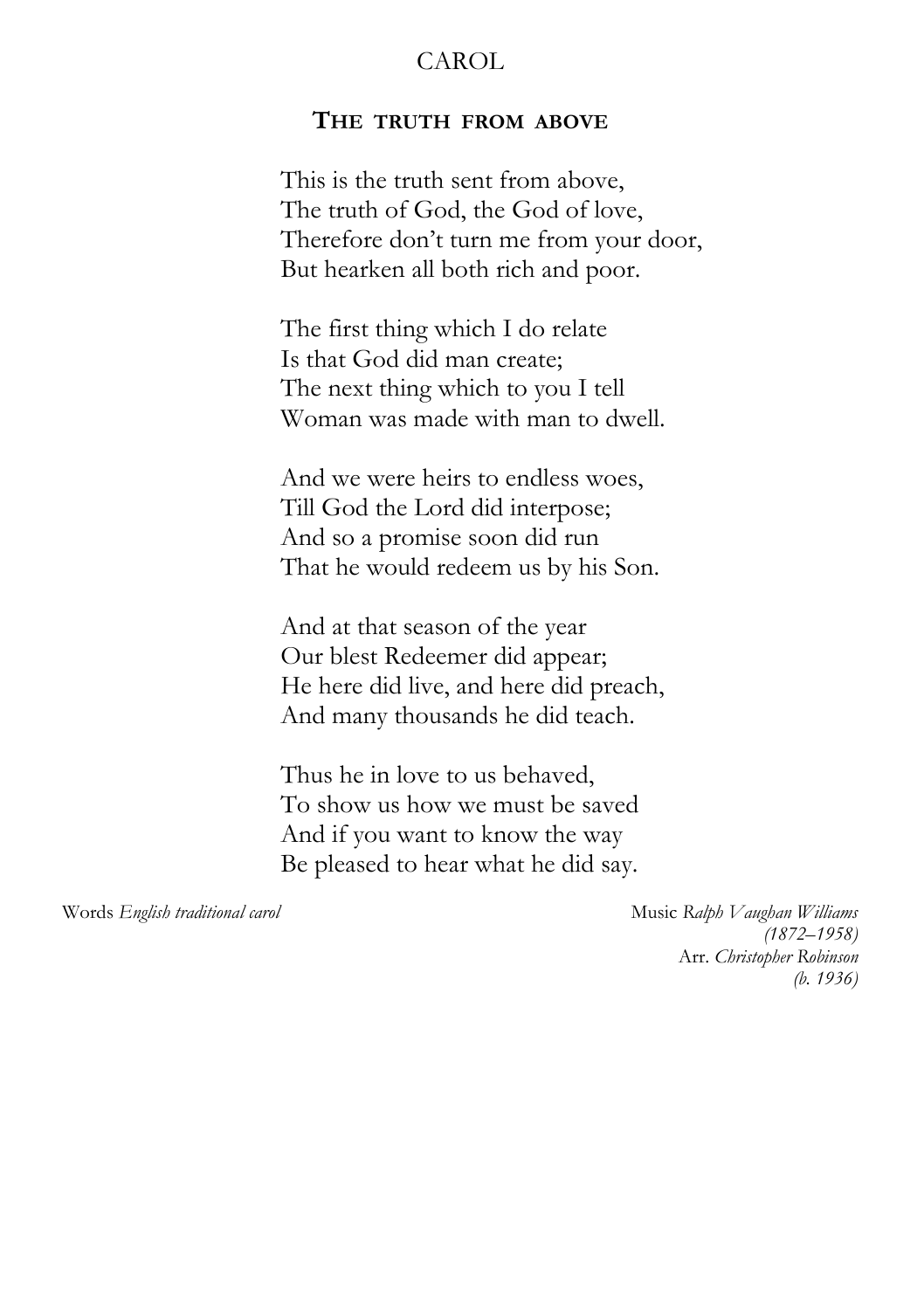#### SECOND LESSON

### 1 THESSALONIANS 5 verses 1–11 Read by an Undergraduate

#### *The call to be vigilant in preparation for the coming of the Lord*

About dates and times, my friends, there is no need to write to you, for you yourselves know perfectly well that the day of the Lord comes like a thief in the night. While they are saying, 'All is peaceful, all secure,' destruction is upon them, sudden as the pangs that come on a woman in childbirth; and there will be no escape. But you, friends, are not in the dark; the day will not come upon you like a thief. You are all children of light, children of day. We do not belong to night and darkness, and we must not sleep like the rest, but keep awake and sober. Sleepers sleep at night, and drunkards get drunk at night, but we, who belong to the daylight, must keep sober, armed with the breastplate of faith and love, and the hope of salvation for a helmet. God has not destined us for retribution, but for the full attainment of salvation through our Lord Jesus Christ. He died for us so that awake or asleep we might live in company with him. Therefore encourage one another, build one another up – as indeed you do.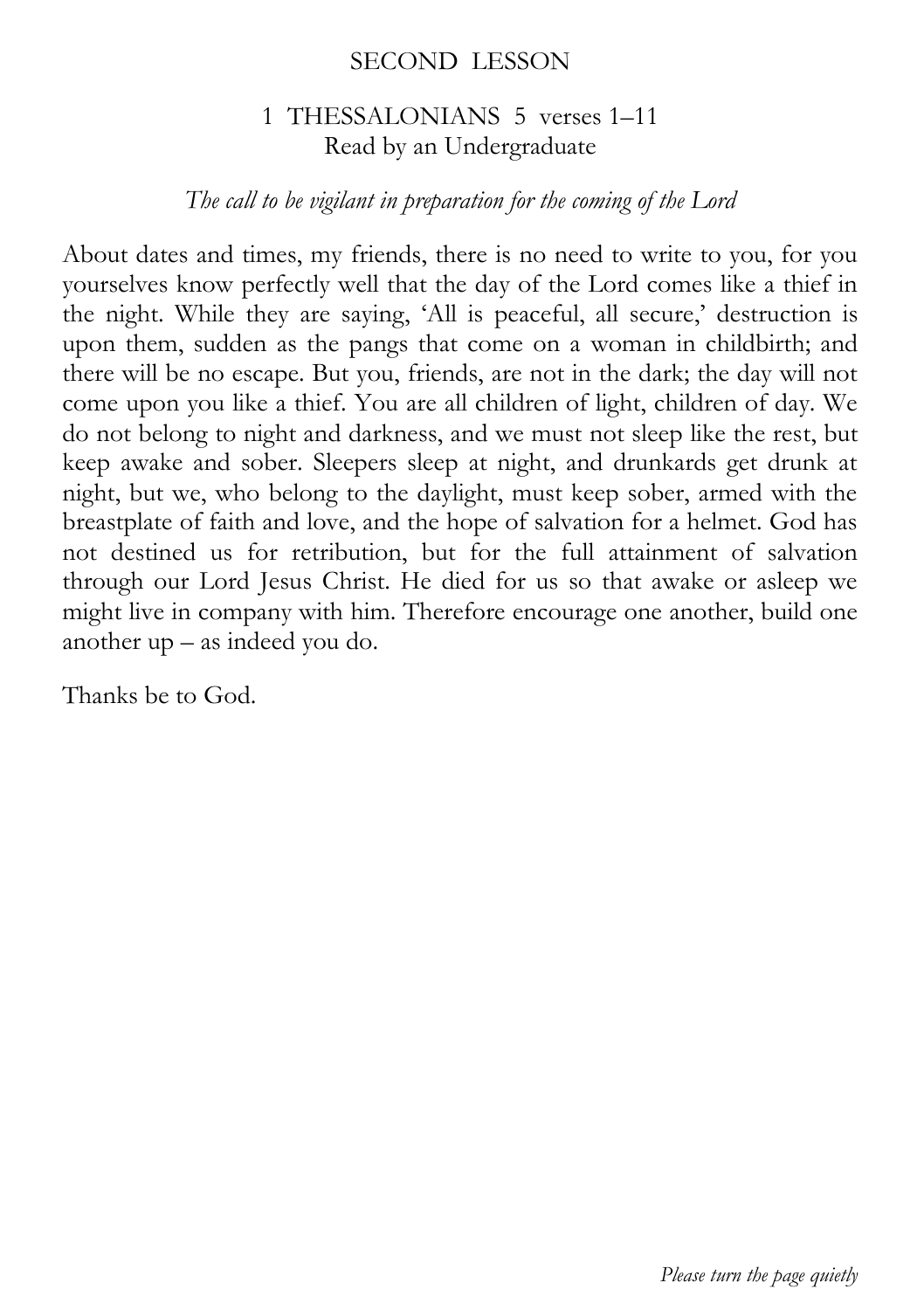#### ANTHEM

#### **VIGILATE**

#### *Vigilate!*

For ye know not when the master of the house cometh, at even, or at midnight, or at the cockcrowing, *gallicantu*  or in the morning.

*Vigilate!* And I saw heaven opened, and behold a white horse; and he that sat upon him was called Faithful *Fidelis* and True *Verax*, and in righteousness he doth judge and make war.

#### *Vigilate!*

Behold, he cometh with clouds; and every eye shall see him, And they also which pierced him:

and all kindreds of the earth shall wail because of him.

*Vigilate!* For the great day *dies magnus* of his wrath is come; and who shall be able to stand?

*Vigilate, nescitis enim quando dominus domus veniat.*

Words *Mark & Revelation* and *Music James Long* 

*(b. 1987)*

*This work was commissioned by the Master and Fellows in 2012.*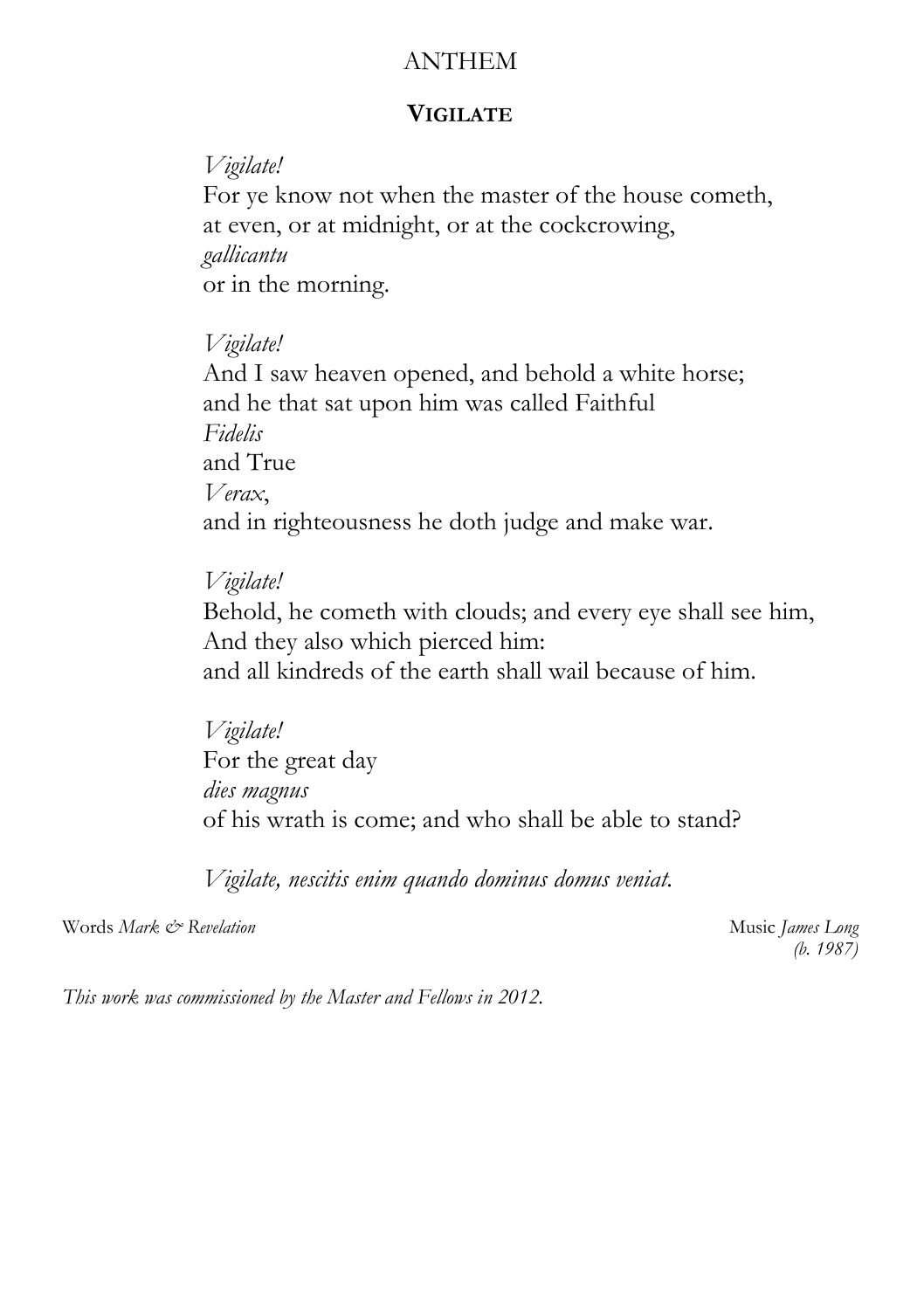# II THE WORD OF GOD *¶Stand*

#### **SENTENCE**

O people of Sion, behold the Lord is nigh at hand to redeem the nations, and in the gladness of your heart the Lord shall cause his glorious voice to be heard.

*Minister* Declare his honour unto the nations:

*Response* **And his wonders unto all people.**

### **COLLECT**

Blessed Lord, who hast caused all holy Scriptures to be written for our learning; grant that we may in such wise hear them, read, mark, learn, and inwardly digest them, that by patience, and comfort of thy holy word, we may embrace, and ever hold fast the blessed hope of everlasting life, which thou hast given us in our Saviour Jesus Christ. **Amen.**

# O RADIX JESSE

O Root of Jesse, standing as a banner for the people, whom the nations shall seek:

Come and deliver us, and tarry not.

# O CLAVIS DAVID

O Key of David, that openest and no man shutteth, and shuttest and no man openeth:

Come and bring the prisoner out of the prison house.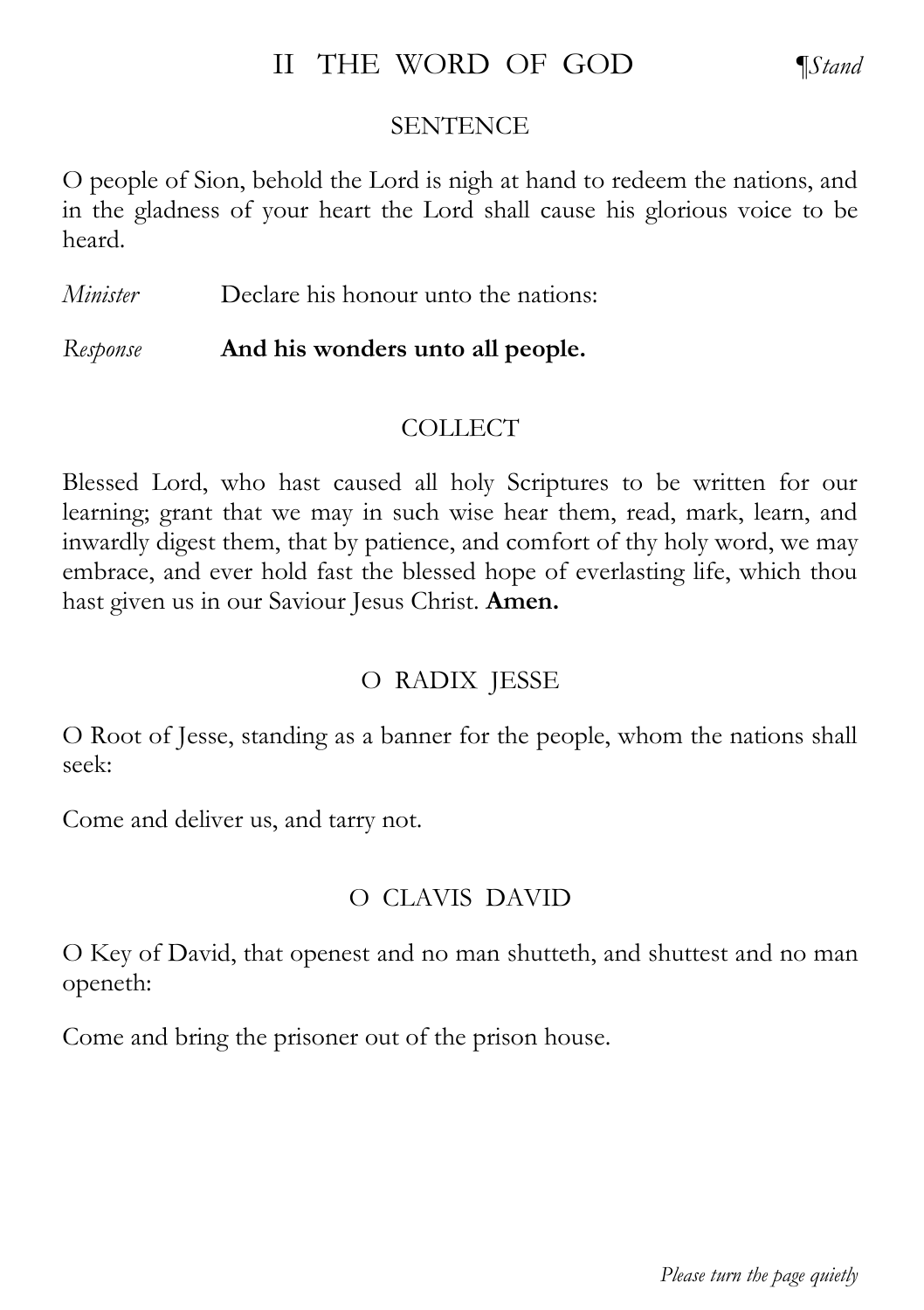#### THIRD LESSON ¶*Sit*

#### MICAH 4 verses 1–4 Read by a Research Student

## *The prophet's vision of the last days, when the nations will be judged*

In days to come the mountain of the Lord's house will be established higher than all other mountains, towering above other hills. Peoples will stream towards it; many nations will go, saying, 'Let us go up to the mountain of the Lord, to the house of Jacob's God, that he may teach us his ways and we may walk in his paths.' For instruction issues from Zion, the word of the Lord from Jerusalem. He will be judge between many peoples and arbiter among great and distant nations. They will hammer their swords into mattocks and their spears into pruning-knives. Nation will not take up sword against nation; they will never again be trained for war. Each man will sit under his own vine or his own fig tree, with none to cause alarm. The Lord of Hosts himself has spoken.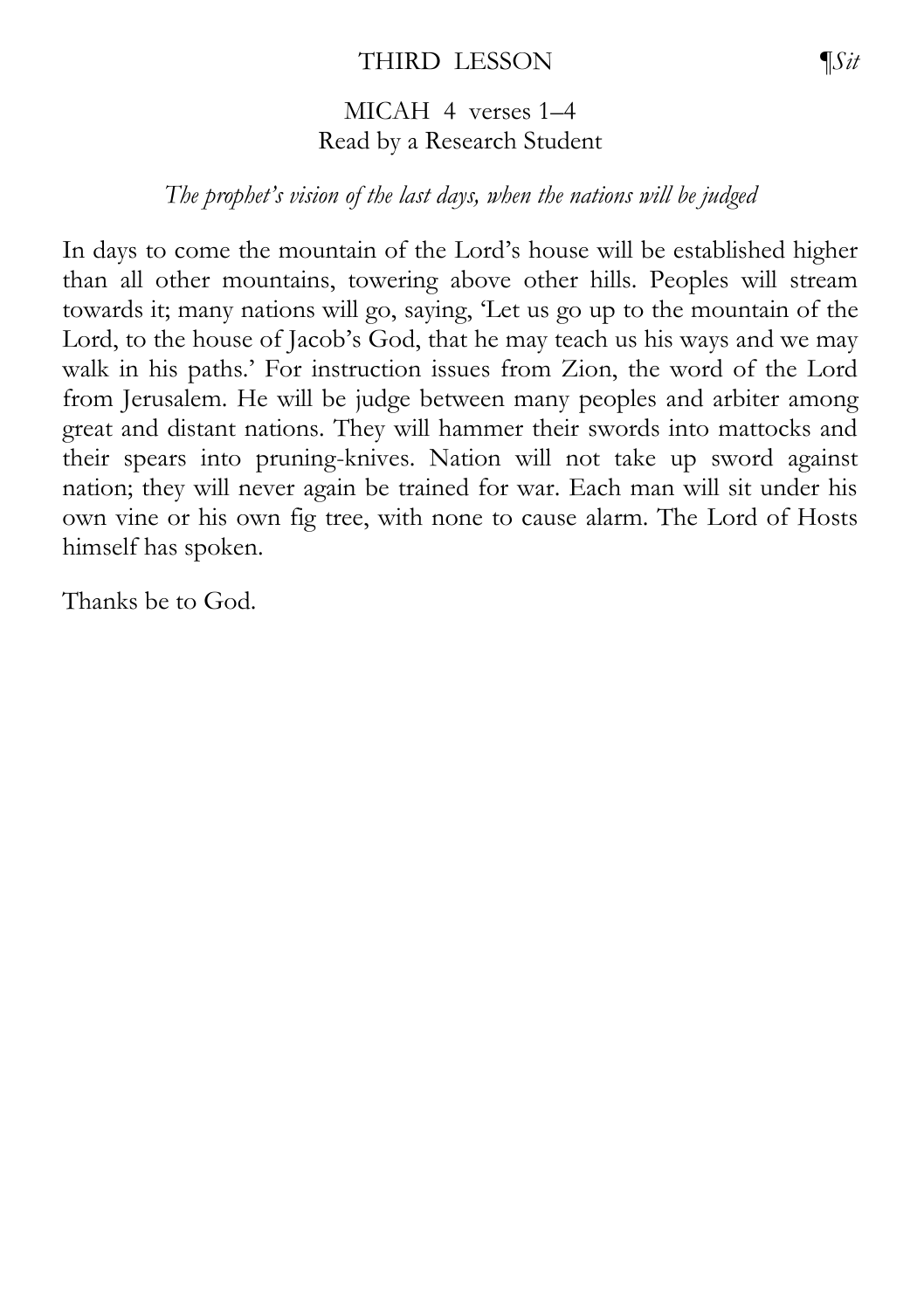#### **ANTHEM**

#### **O THOU, THE CENTRAL ORB**

O thou, the central orb of righteous love, pure beam of the most high, eternal light of this our bleak world, where thy radiance bright awakes new joy in faith; hope soars above.

> *Come, quickly come, and let thy radiant glory shine, gilding our darksome heaven with rays divine.*

Thy saints with holy lustre round thee move, as stars about thy throne, set in the height of God's ordaining counsel, as thy sight gives measured grace to each thy power to prove.

*Come, quickly come, and let thy radiant glory shine, gilding our darksome heaven with rays divine.*

Let thy bright beams disperse the gloom of our sin, our nature all shall feel eternal day, in fellowship with thee, transforming day to souls erewhile unclean, now pure within, now pure within.

> *Come, quickly come, and let thy radiant glory shine, gilding our darksome heaven with rays divine. Amen.*

Words *Henry Ramsden Bramley*<br>
(1833–1917) (1833–1625)<br> *Music Orlando Gibbons (1833–1917) (1583–1625)*

*Please turn the page quietly*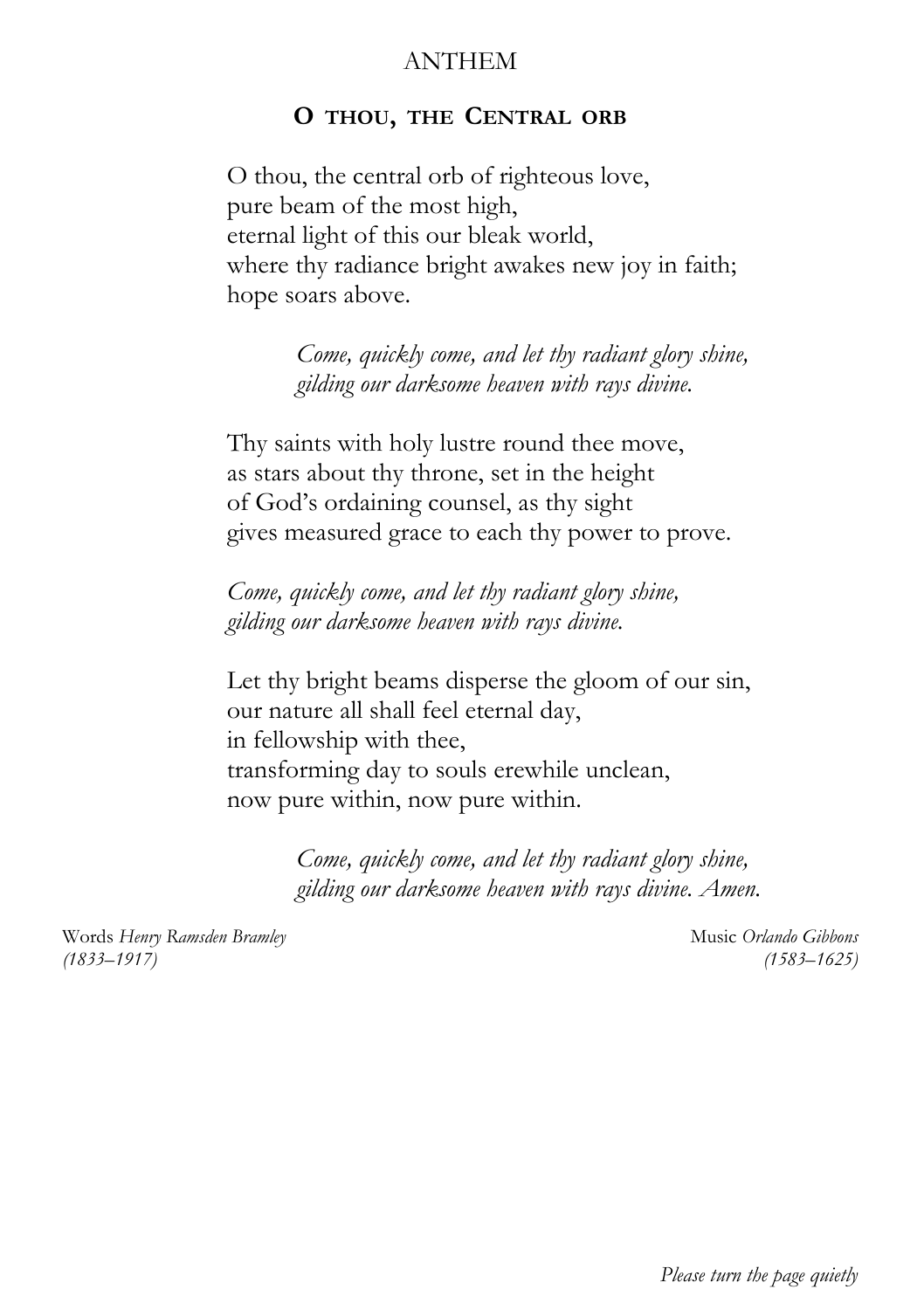#### FOURTH LESSON

# SAINT LUKE 4 verses 14–21 Read by a member of the St John's College Staff

### *The words of the Prophet Isaiah are fulfilled by Jesus Christ*

Then Jesus, armed with the power of the Spirit, returned to Galilee; and reports about him spread through the whole countryside. He taught in their synagogues and everyone sang his praises. He came to Nazareth, where he had been brought up, and went to the synagogue on the sabbath day as he regularly did. He stood up to read the lesson and was handed the scroll of the prophet Isaiah. He opened the scroll and found the passage which says, 'The spirit of the Lord is upon me because he has anointed me; he has sent me to announce good news to the poor, to proclaim release for prisoners and recovery of sight for the blind; to let the broken victims go free, to proclaim the year of the Lord's favour.' He rolled up the scroll, gave it back to the attendant, and sat down; and all eyes in the synagogue were fixed on him. He began to address them: 'Today,' he said, 'in your hearing this text has come true<sup>2</sup>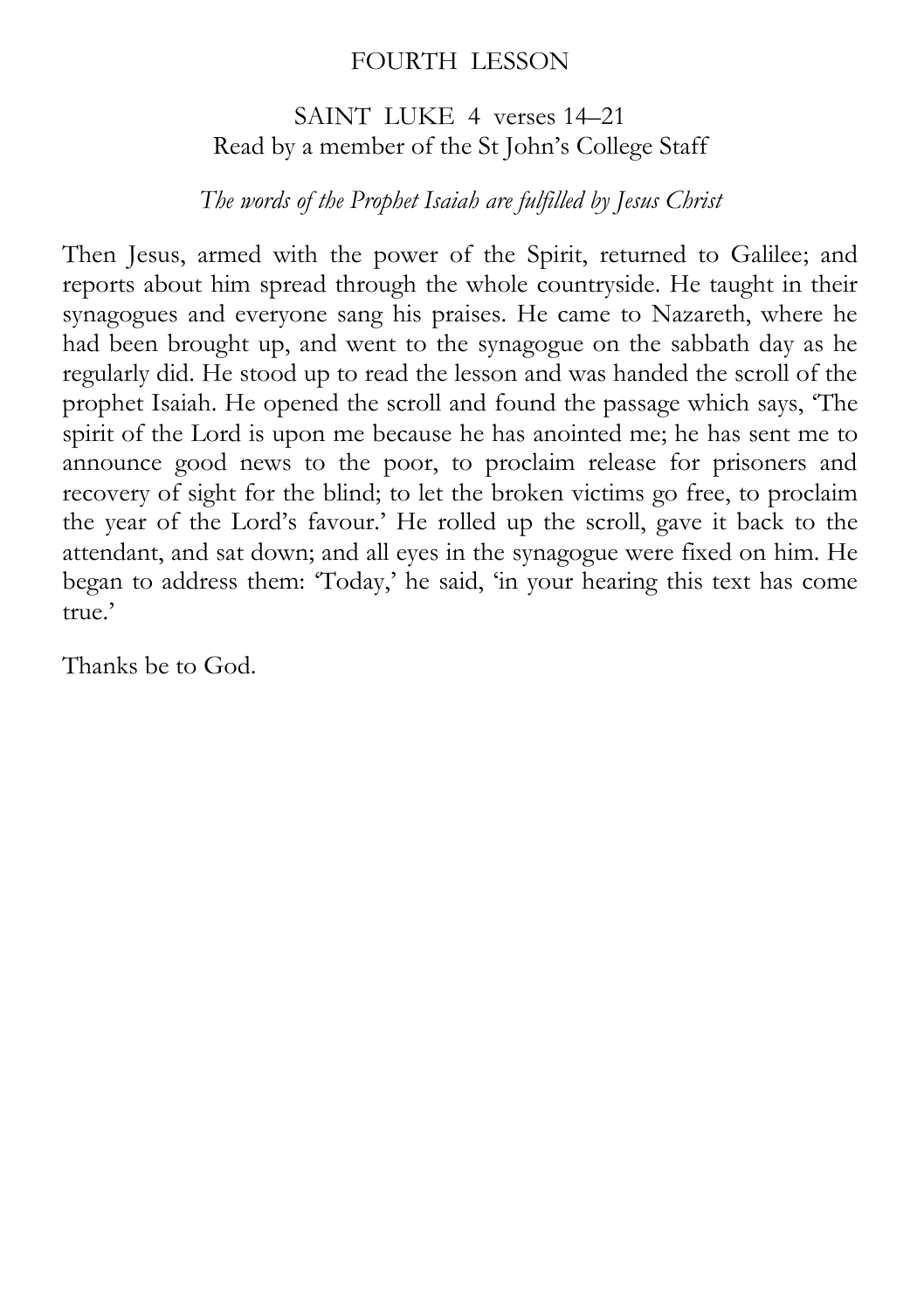#### HYMN *¶Stand*

Come, thou long-expected Jesus, Born to set thy people free, From our fears and sins release us, Let us find our rest in thee.

Israel's strength and consolation, Hope of all the earth thou art, Dear desire of every nation, Joy of every longing heart.

Born thy people to deliver, Born a child and yet a king, Born to reign in us for ever, Now thy gracious kingdom bring.

By thine own eternal Spirit, Rule in all our hearts alone; By thine all-sufficient merit Raise us to thy glorious throne.

Words *Charles Wesley* Tune CROSS OF JESUS *(1707–1788) John Stainer (1840–1901)* Descant *Christopher Robinson (b. 1936)*

*Please turn the page quietly*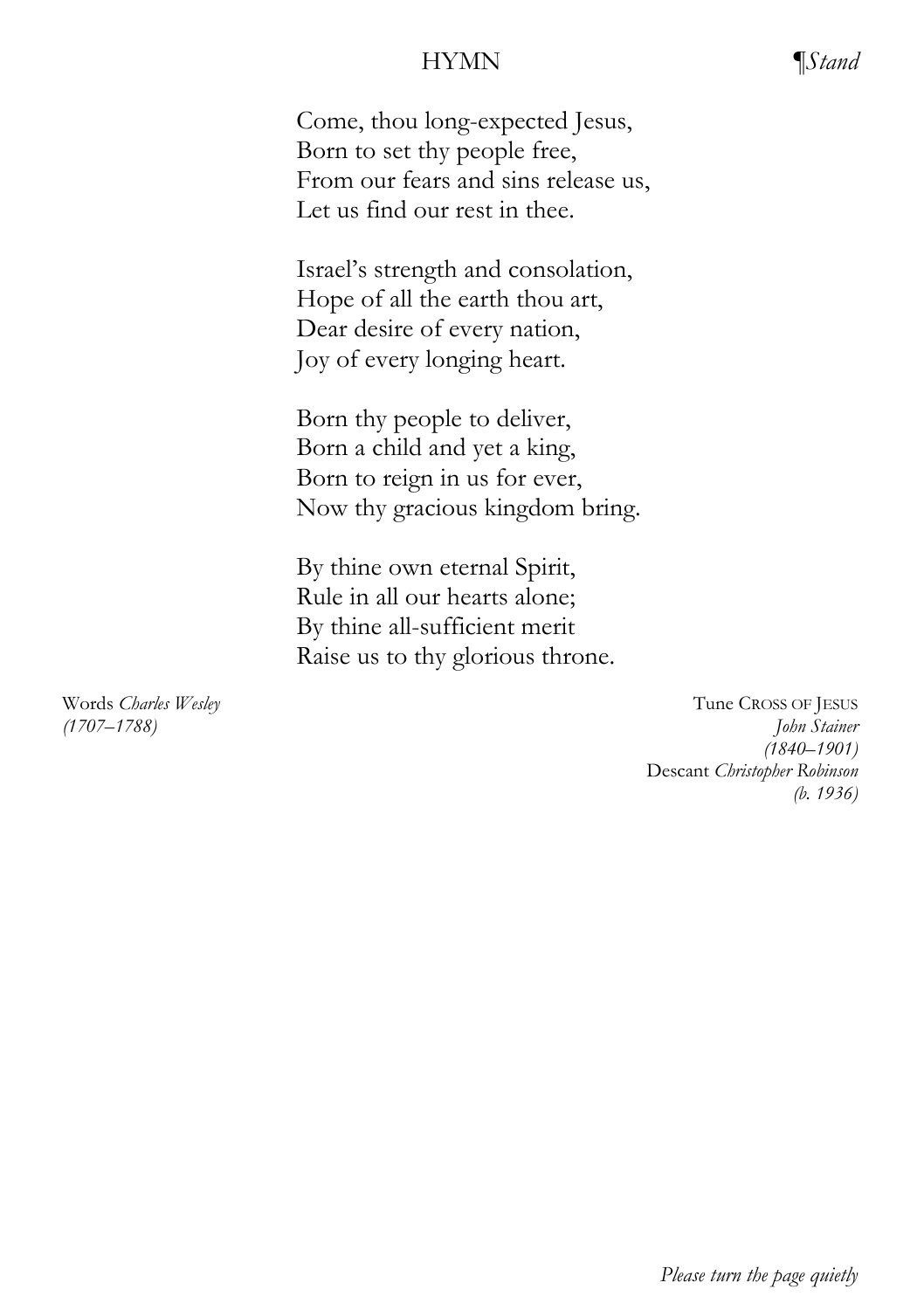# III THE PROPHETIC CALL *¶Remain Standing*

#### **SENTENCE**

Behold, I will send my Messenger and he shall prepare the way before me.

*Minister* Prepare ye the way of the Lord:

*Response* **Make his paths straight.**

#### **COLLECT**

O Lord Jesu Christ, who at thy first coming didst send thy Messenger to prepare thy way before thee: grant that the ministers and stewards of thy mysteries may likewise so prepare and make ready thy way, by turning the hearts of the disobedient to the wisdom of the just, that at thy second coming to judge the world we may be found an acceptable people in thy sight, who livest and reignest with the Father and the Holy Spirit, ever one God, world without end. **Amen.**

#### O ORIENS

O Day-Spring, Brightness of Light Everlasting, and Sun of Righteousness:

Come and enlighten him that sitteth in darkness and the shadow of death.

# O REX GENTIUM

O King of the Nations, and their desire; the Corner-Stone who makest reconciliation:

Come and save mankind, whom thou hast formed of clay.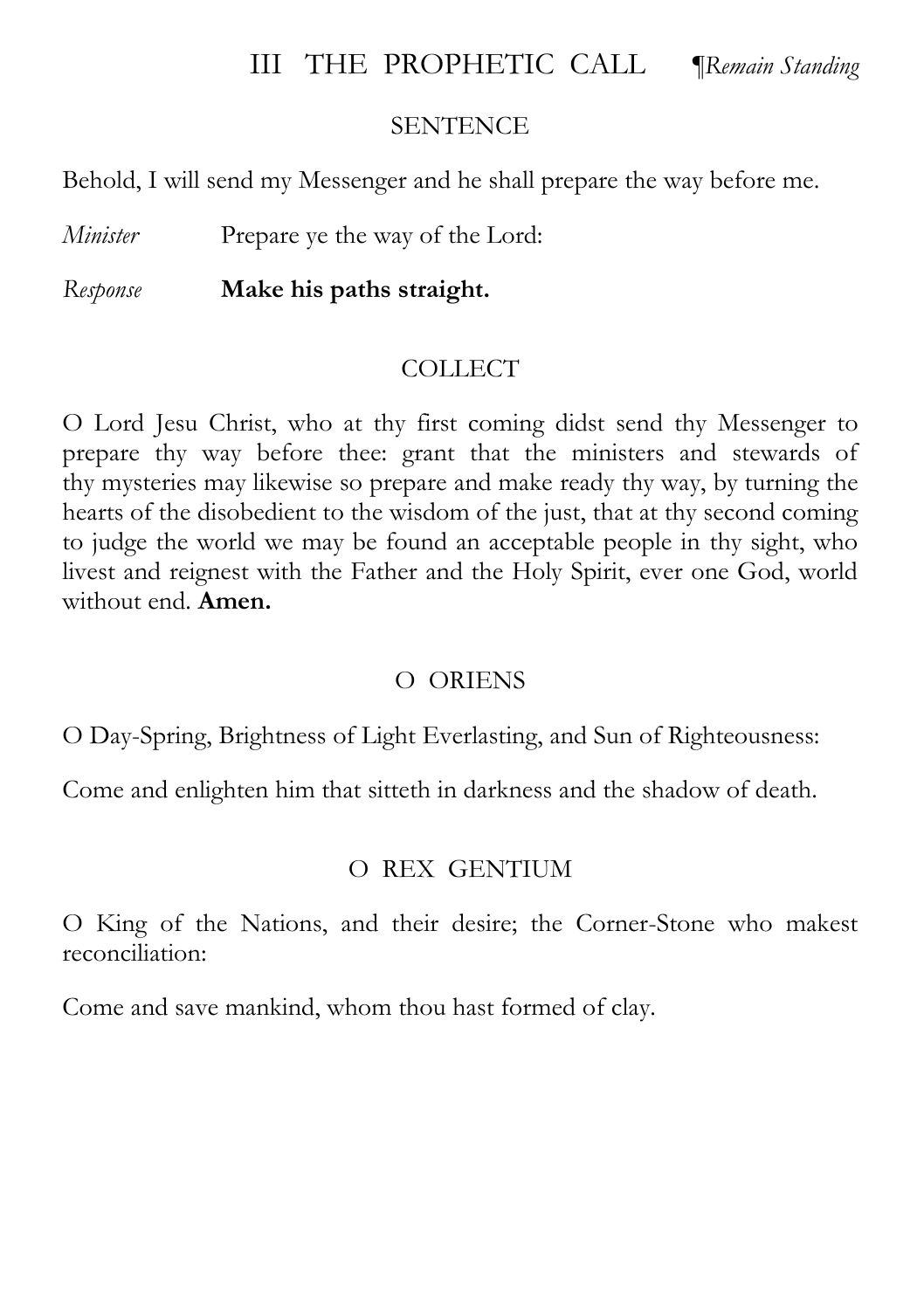#### CAROL *¶Sit*

#### **TOMORROW SHALL BE MY DANCING DAY**

Tomorrow shall be my dancing day, I would my true love did so chance To see the legend of my play, To call my true love to my dance:

> *Sing O my love, O my love, my love, my love; This have I done for my true love.*

Then was I born of a Virgin pure, Of her I took fleshly substance; Thus was I knit to man's nature, To call my true love to my dance:

> *Sing O my love, O my love, my love, my love; This have I done for my true love.*

In a manger laid and wrapped I was, So very poor, this was my chance, Betwixt an ox and a silly poor ass, To call my true love to my dance:

> *Sing O my love, O my love, my love, my love; This have I done for my true love.*

Tomorrow shall be my dancing day, I would my true love did so chance To see the legend of my play, To call my true love to my dance:

> *Sing O my love, O my love, my love, my love; This have I done for my true love.*

*Sing, O my love, sing, O my love.*

Words *from part of an old Cornish Poem* **Music arr.** *David Willcocks* 

*(b. 1919)*

*Please turn the page quietly*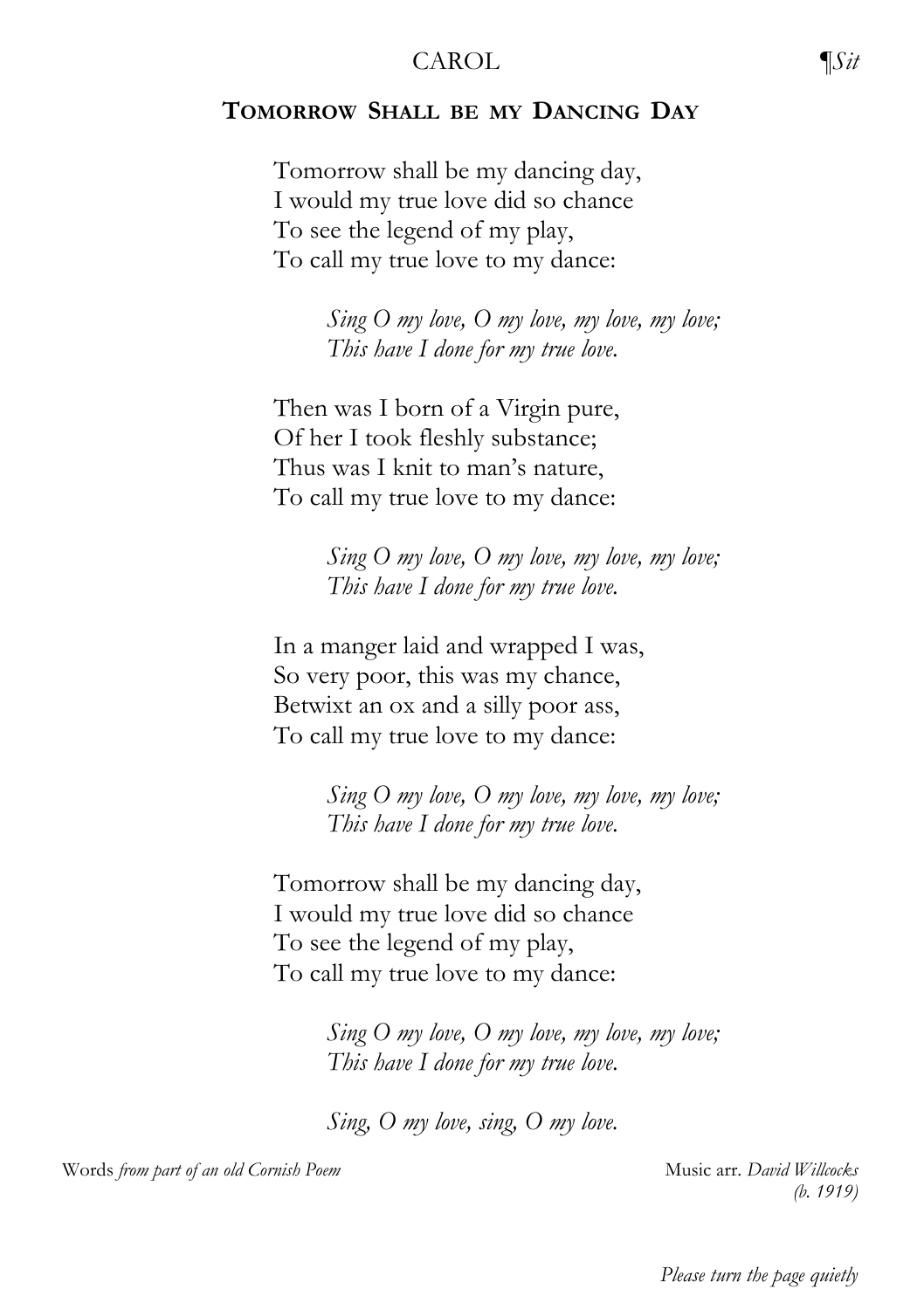#### FIFTH LESSON

# MALACHI 3 verses 1–7 Read by a Overseas Visiting Scholar

### *The day of God's appearing brings judgement and cleansing*

I am about to send my messenger to clear a path before me. Suddenly the Lord whom you seek will come to his temple; the messenger of the covenant in whom you delight is here, here already, says the Lord of Hosts. Who can endure the day of his coming? Who can stand firm when he appears? He is like a refiner's fire, like a fuller's soap; he will take his seat, testing and purifying; he will purify the Levites and refine them like gold and silver, and so they will be fit to bring offerings to the Lord. Thus the offerings of Judah and Jerusalem will be pleasing to the Lord as they were in former days, in years long past. I shall appear before you in court, quick to testify against sorcerers, adulterers, and perjurers, against those who cheat the hired labourer of his wages, who wrong the widow and the fatherless, who thrust the alien aside and do not fear me, says the Lord of Hosts.

I, the Lord, do not change, and you have not ceased to be children of Jacob. Ever since the days of your forefathers you have been wayward and have not kept my laws. If you return to me, I shall turn back to you, says the Lord of Hosts.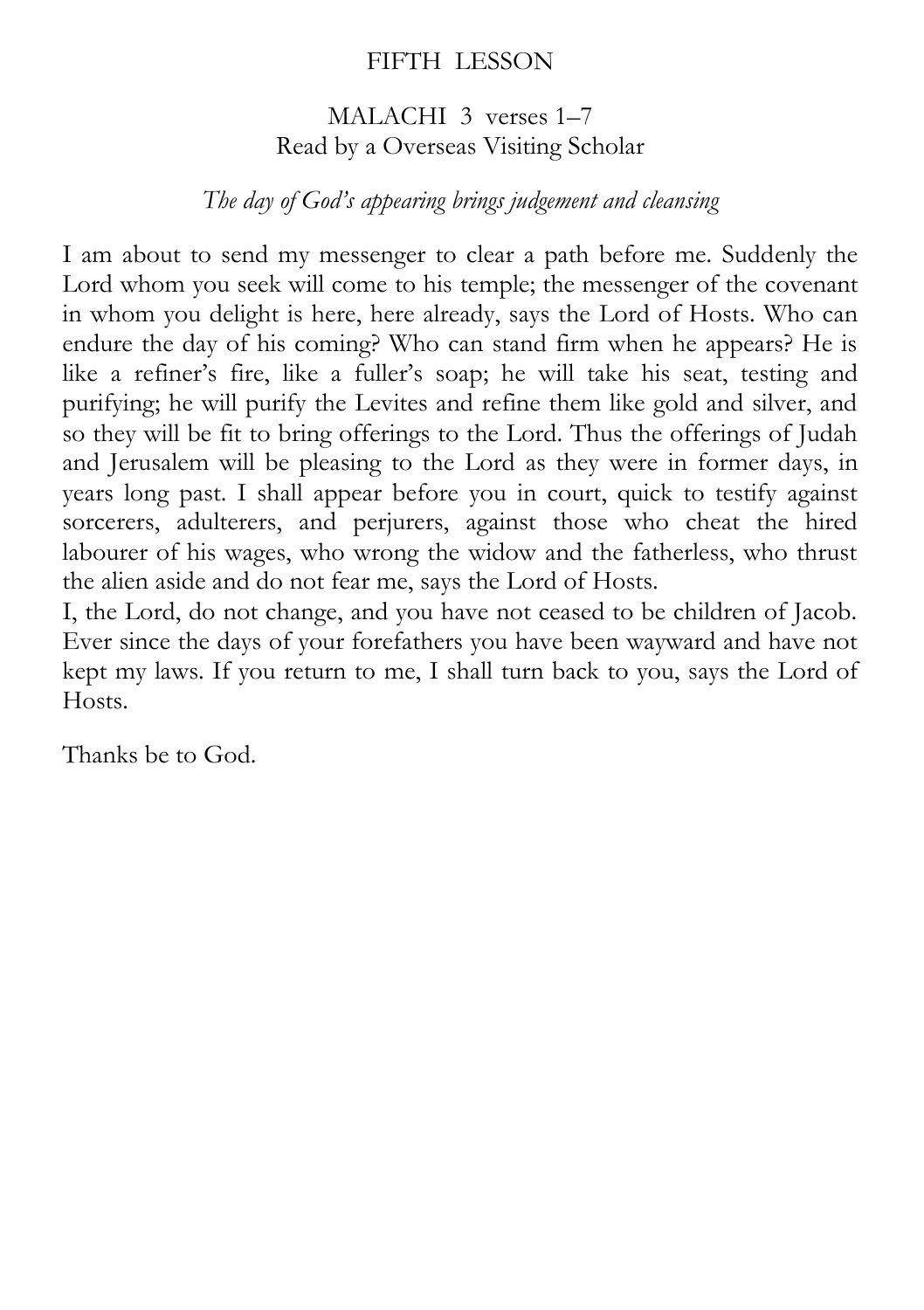#### CAROL

#### **JOHN THE BAPTIST**

When I have, in the name of the Baptist, The folk in water clear, then have I said that After me shall he come that has more power Than I to judge; he shall give baptism More entire in fire and spirit.

Thus am I come in message right, To be the forerunner in true witness bearing of that light. The which shall light in every man that is come into this world.

My Lord Jesus shall come this day From Galilee unto this flood ye Jourdane call. I thank him ever, but am a-feared I am not able to fulfil this deed.

The heavens shall be opened and the Holy Ghost shall down be sent. The Father's voice with great joy be heard full right.

What needest he, who hath no sin, without within, To be baptised like mortal men? What rich man goes from door to door To beg from him that has nought?

Lord, thou art rich and I am full poor. Thou may bless all, since all thou wrought. Now help me, Lord, through godhead, to do this work, And save mankind, body and soul, from endless pain.

Words *adapted from York Mystery Plays [No.21: Barbours]* Music *Michael Finnissy* Tr. *Michael Finnissy (b. 1946) (b. 1946)*

*This work has been commissioned by the Master and Fellows for these services.*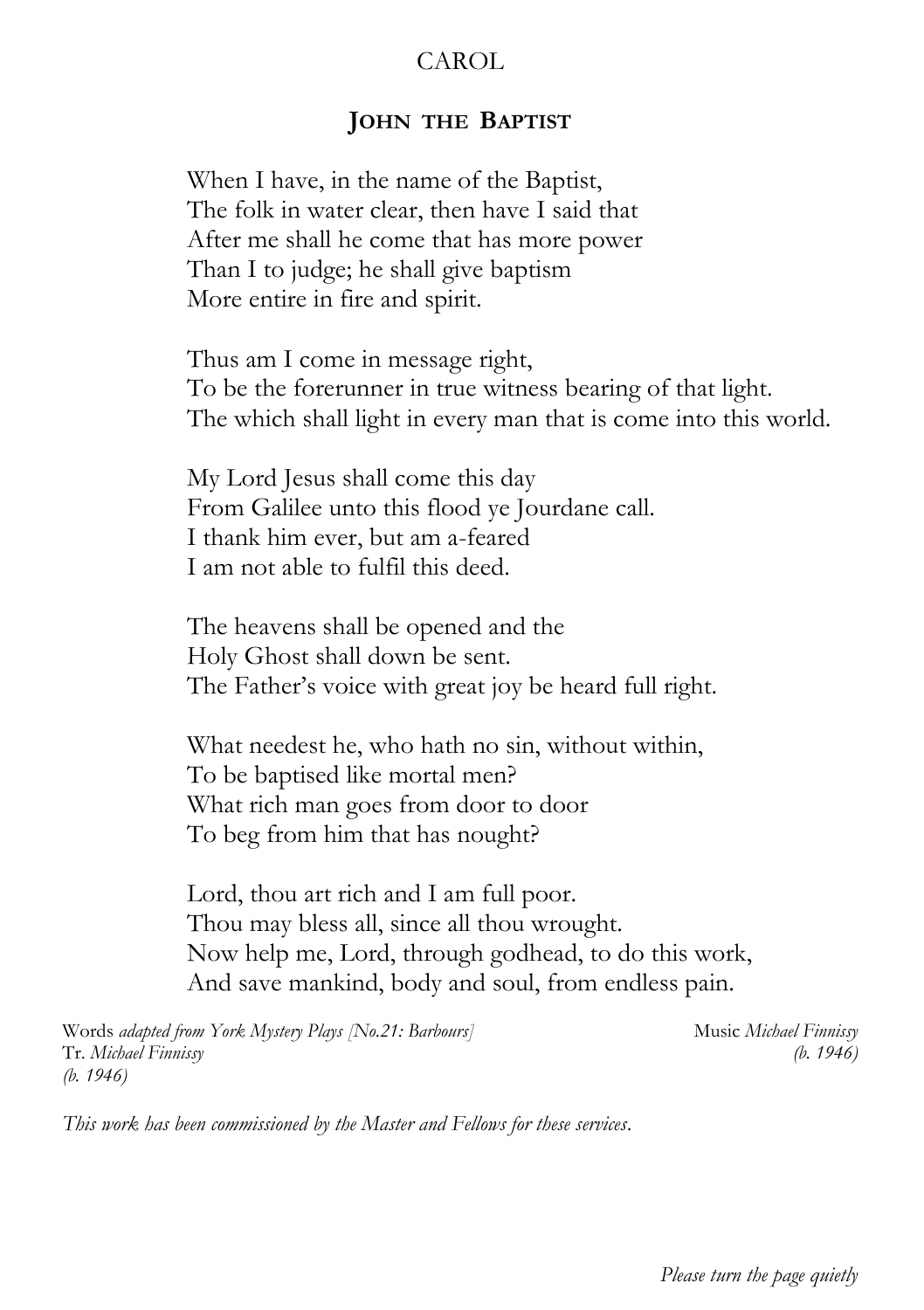#### SIXTH LESSON

#### SAINT MATTHEW 3 verses 1–11 Read by a Fellow

#### *The proclamation of John the Baptist*

In the course of time John the Baptist appeared in the Judaean wilderness, proclaiming this message: 'Repent, for the kingdom of Heaven is upon you!' It was of him that the prophet Isaiah spoke when he said, 'A voice cries in the wilderness, "Prepare the way for the Lord; clear a straight path for him." ' John's clothing was a rough coat of camel's hair, with a leather belt around his waist, and his food was locusts and wild honey. Everyone flocked to him from Jerusalem, Judaea, and the Jordan valley, and they were baptized by him in the river Jordan, confessing their sins. When he saw many of the Pharisees and Sadducees coming for baptism he said to them: 'Vipers' brood! Who warned you to escape from the wrath that is to come? Prove your repentance by the fruit you bear; and do not imagine you can say, "We have Abraham for our father." I tell you that God can make children for Abraham out of these stones. The axe lies ready at the roots of the trees; every tree that fails to produce good fruit is cut down and thrown on the fire. I baptize you with water, for repentance; but the one who comes after me is mightier than I am. whose sandals I am not worthy to remove. He will baptize you with the Holy Spirit and with fire.'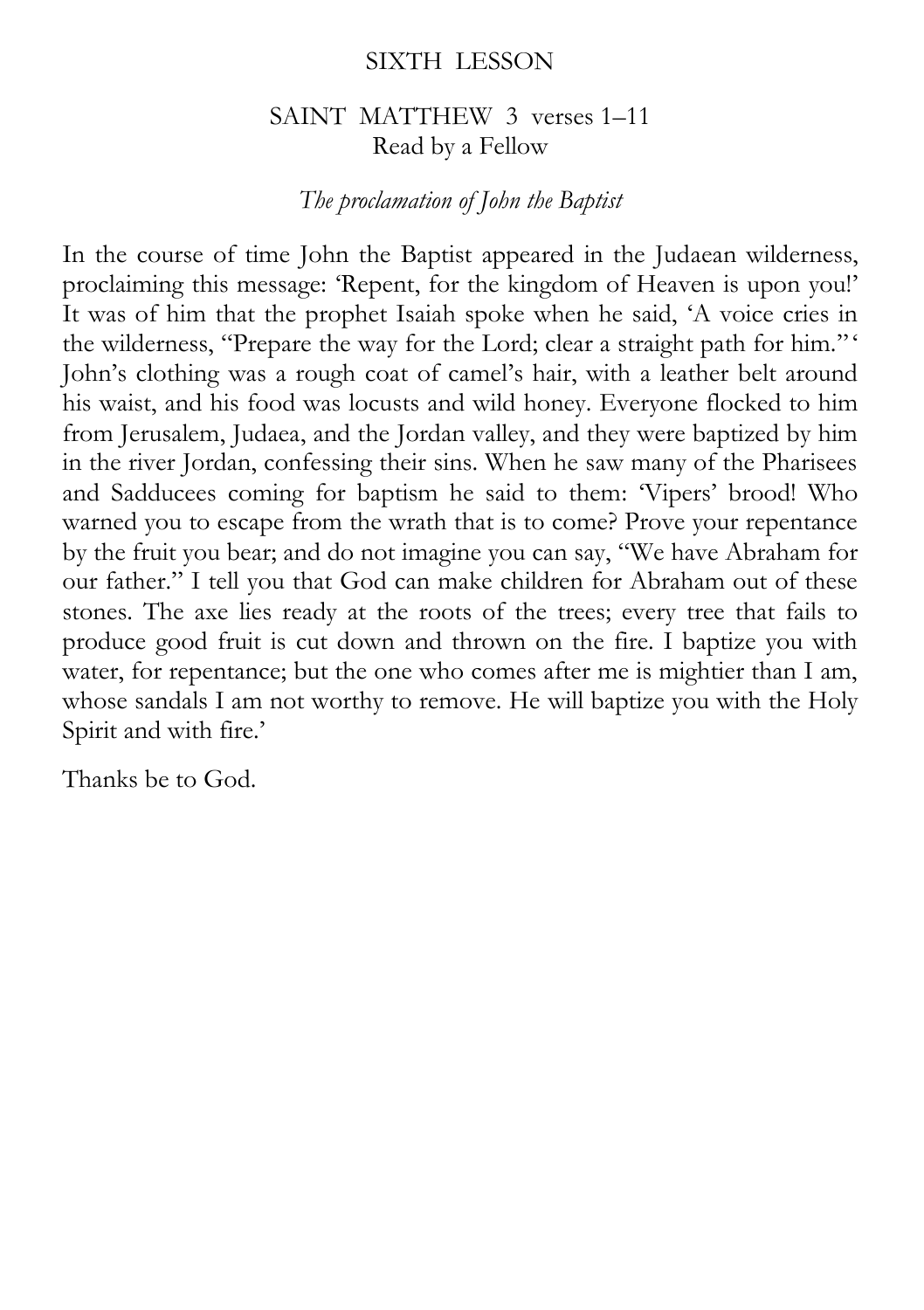#### HYMN *¶Stand*

On Jordan's bank the Baptist's cry Announces that the Lord is nigh; Come then and hearken, for he brings Glad tidings from the King of kings.

Then cleansed be every Christian breast, And furnished for so great a guest! Yea, let us each our hearts prepare For Christ to come and enter there.

For thou art our salvation, Lord, Our refuge and our great reward; Without thy grace our souls must fade, And wither like a flower decayed.

Stretch forth thine hand to heal our sore, And make us rise, to fall no more; Once more upon thy people shine, And fill the world with love divine.

All praise, eternal Son, to thee Whose advent sets thy people free, Whom, with the Father, we adore, And Spirit blest, for evermore.

Words *Charles Coffin* Tune WINCHESTER NEW *(1676–1749) Adapted from a chorale in* Tr. *John Chandler 'Musicalisches Hand-Buch' Hamburg 1690 (1808–1876)* Descant *Christopher Robinson (b. 1936)*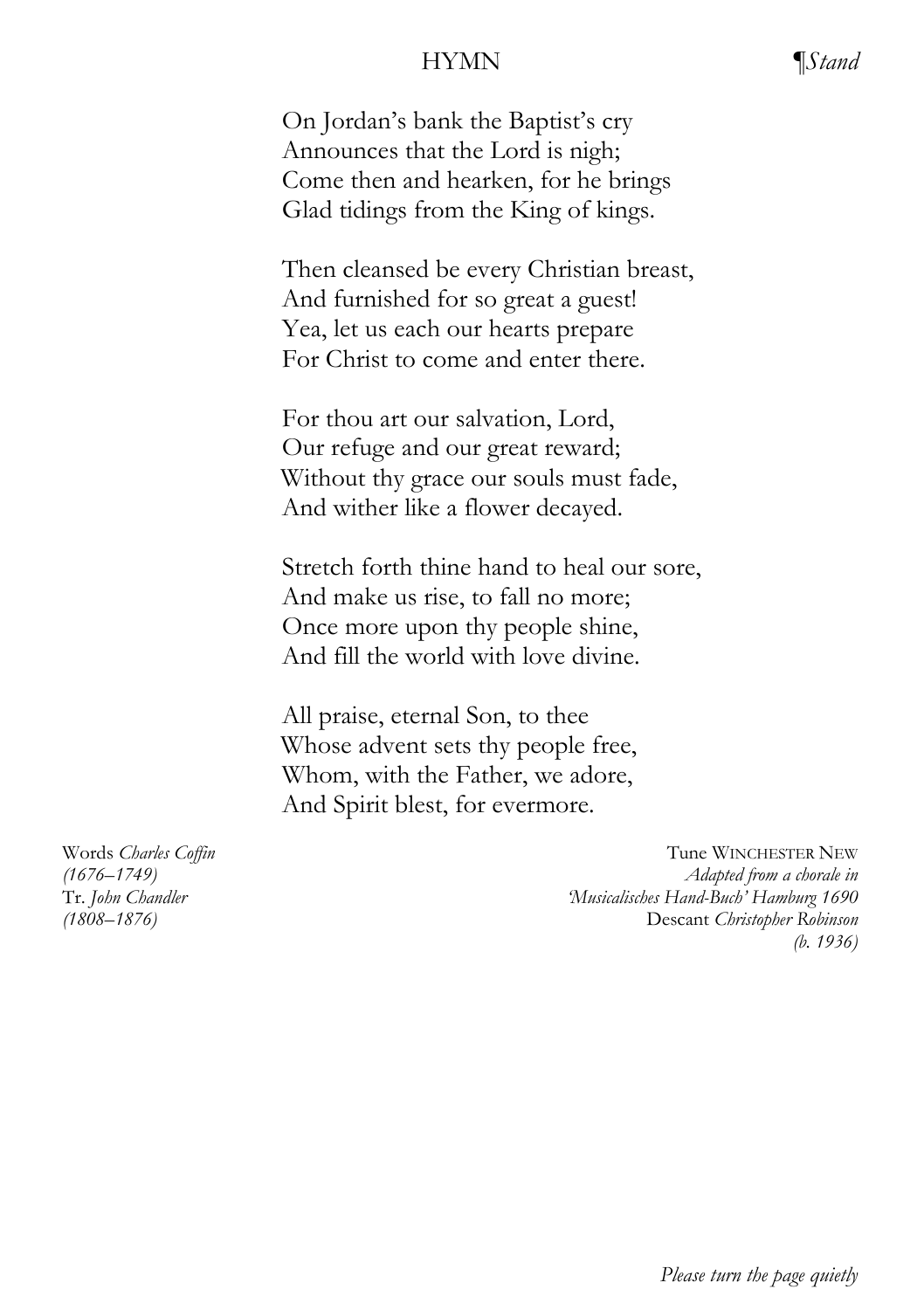# IV THE CHRIST-BEARER *¶Remain Standing*

#### SENTENCE

Behold, a virgin shall be with child, and shall bring forth a Son, and they shall call his name Emmanuel, which being interpreted is, 'God with us.'

*Minister* Unto us a child is born:

*Response* **Unto us a Son is given.**

# COLLECT

Almighty and everlasting God, who didst stoop to raise our fallen race by the child-bearing of blessed Mary: grant that we, who have seen thy glory manifested in our flesh, and thy love perfected in our weakness, may daily be renewed in thine image, and conformed to the likeness of thy Son, who liveth and reigneth with thee and the Holy Ghost, ever one God, world without end. **Amen.** 

# O EMMANUEL

O Emmanuel, our King and Lawgiver, the desire of the nations:

Come and save us, O Lord our God.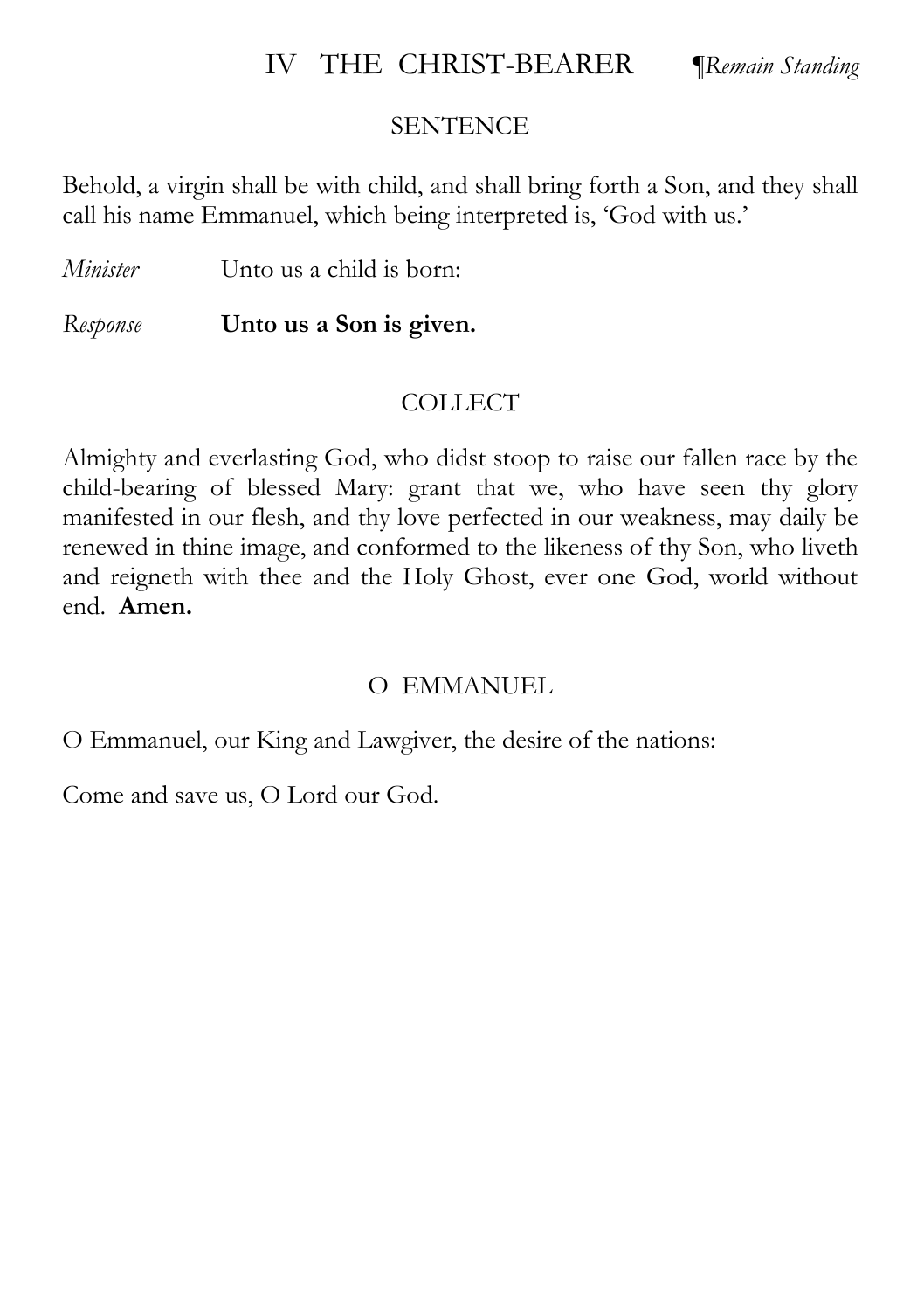#### MOTET ¶*Sit*

#### **AVE MARIA**

Ave Maria, gratia plena, Dominus tecum, benedicta tu in mulieribus! Sancta Maria, Mater Dei, ora pro nobis peccatoribus, nunc et in hora mortis nostrae.

*Hail Mary, full of grace, the Lord is with thee, blessed art thou among women! Holy Mary, Mother of God, pray for us sinners, now and at the hour of our death.*

Words *Traditional Christian Prayer*<br> *Luke 1 vv. 28. 42* (1809–1847) *Luke 1 vv. 28, 42 (1809–1847)*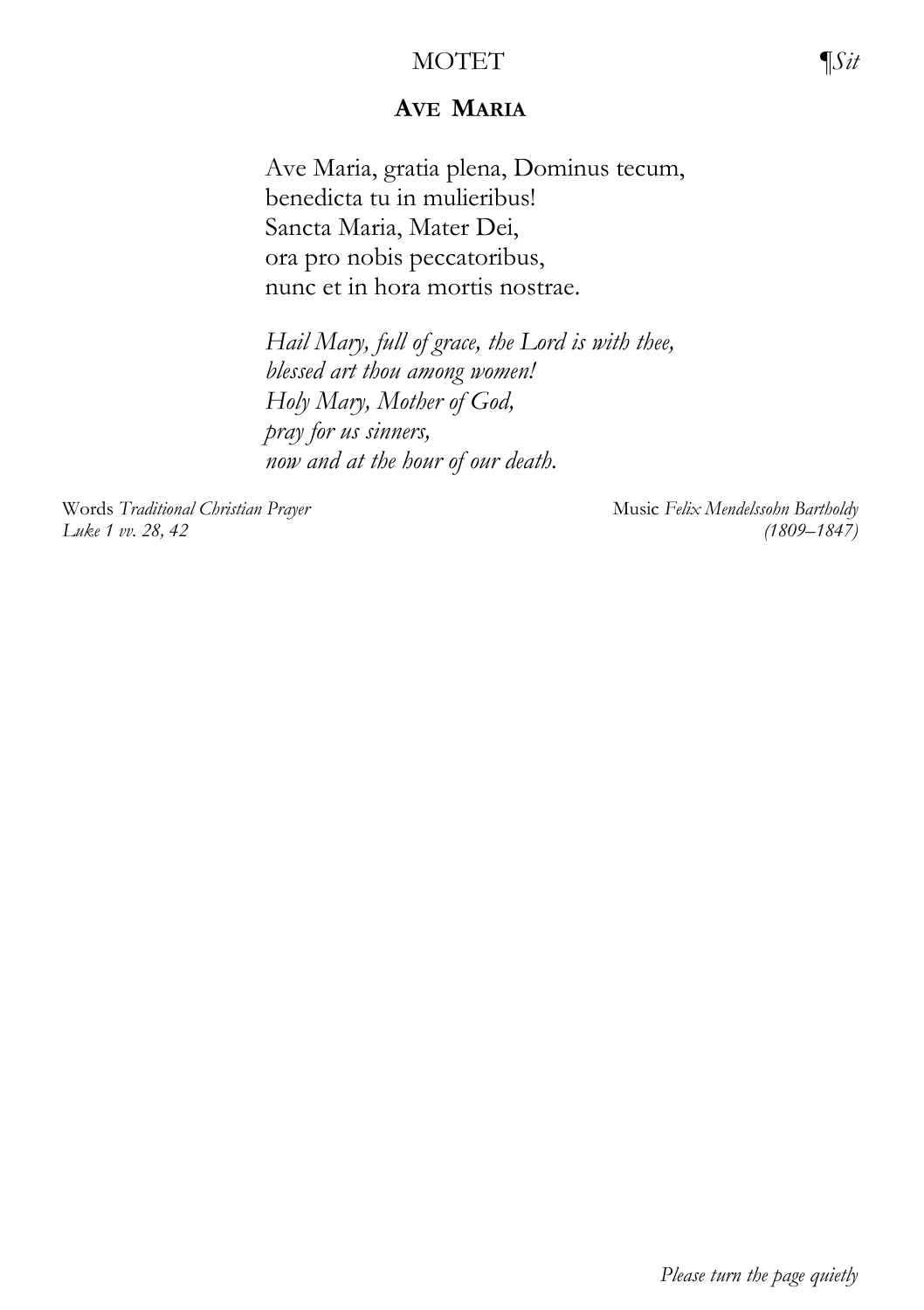#### SEVENTH LESSON

#### SAINT LUKE 1 verses 39–49 Read by the President

# *Mary shares her joyful news with Elizabeth*

Soon afterwards Mary set out and hurried away to a town in the uplands of Judah. She went into Zechariah's house and greeted Elizabeth. And when Elizabeth heard Mary's greeting, the baby stirred in her womb. Then Elizabeth was filled with the Holy Spirit and exclaimed in a loud voice, 'God's blessing is on you above all women, and his blessing is on the fruit of your womb. Who am I that the mother of my Lord should visit me? I tell you, when your greeting sounded in my ears, the baby in my womb leapt for joy. Happy is she who has had faith that the Lord's promise to her would be fulfilled!' And Mary said, 'My soul tells out the greatness of the Lord, my spirit has rejoiced in God my Saviour; for he has looked with favour on his servant, lowly as she is. From this day forward all generations will count me blessed, for the Mighty God has done great things for me.'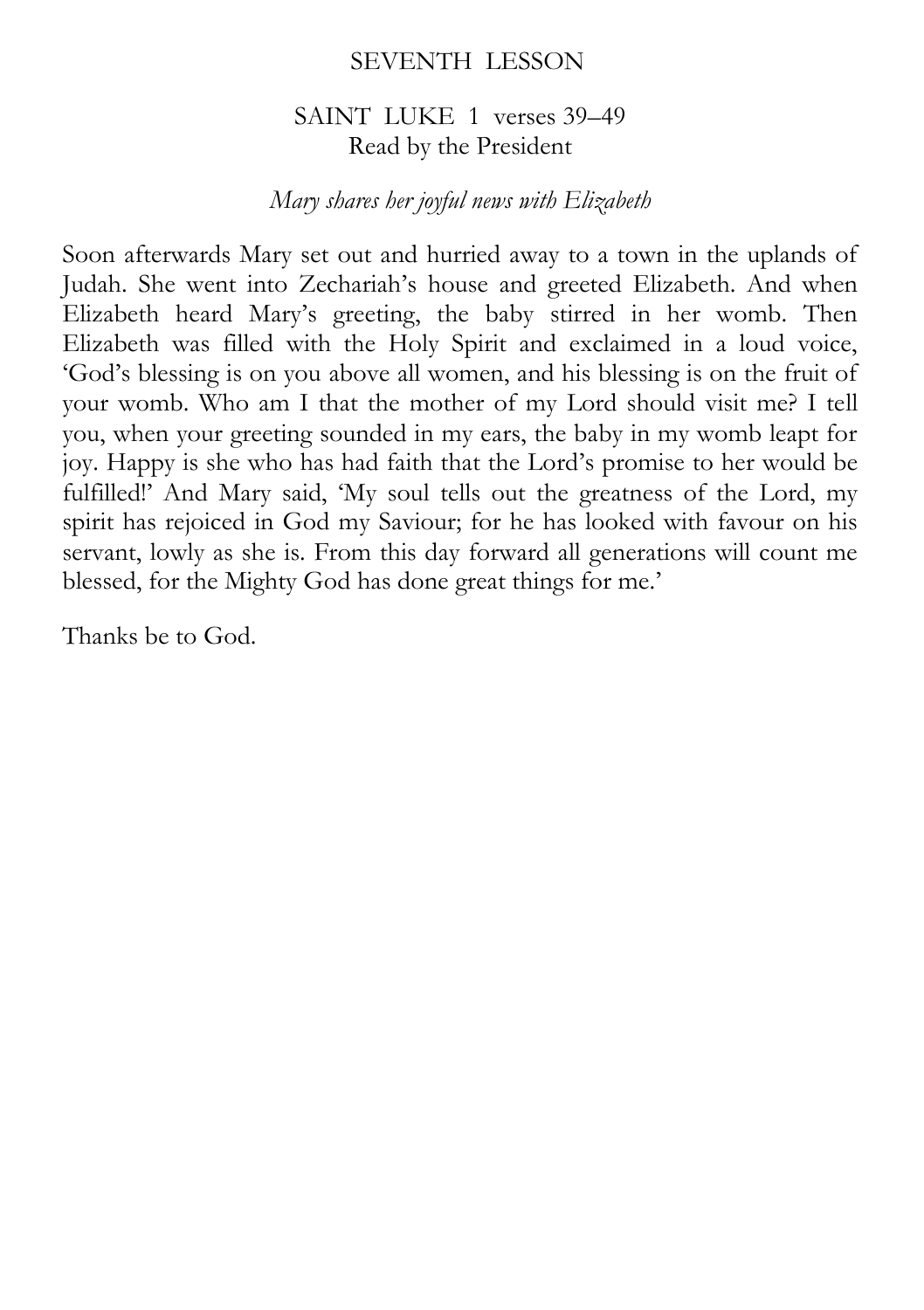#### CAROL

#### **A SPOTLESS ROSE**

A spotless rose is blowing, sprung from a tender root, of ancient seers' foreshowing, of Jesse promised fruit; its fairest bud unfolds, to light the dark, and in the dark mid-night, amid the winter cold, a spotless rose unfolds.

The rose which I am singing, whereof Isaiah said, is from its sweet root springing in Mary, purest maid; for through our God's great love, great love and might to light and in the dark mid-night, amid the winter cold, the blessed babe she bare.

Words *Anonymous, 14th century* Music *Philip Ledger*

*(1937–2012)*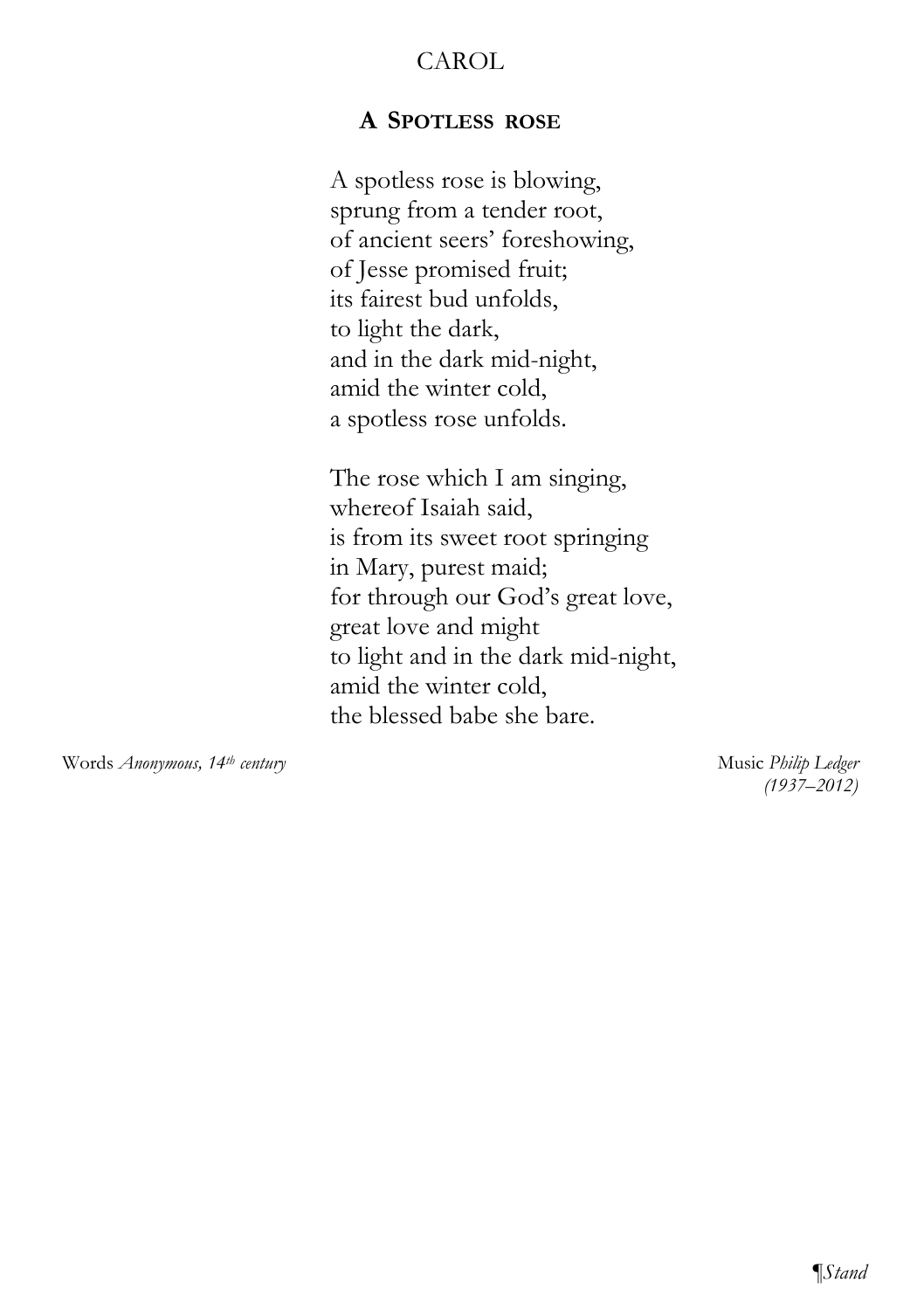#### **MAGNIFICAT** *¶Stand*

My soul doth magnify the Lord : and my spirit hath rejoiced in God my Saviour.

For he hath regarded : the lowliness of his hand-maiden.

For behold, from henceforth : all generations shall call me blessed.

For he that is mighty hath magnified me : and holy is his Name.

And his mercy is on them that fear him : throughout all generations.

- He hath shewed strength with his arm : he hath scattered the proud in the imagination of their hearts.
- He hath put down the mighty from their seat : and hath exalted the humble and meek.
- He hath filled the hungry with good things : and the rich he hath sent empty away.
- He remembering his mercy hath holpen his servant Israel : as he promised to our forefathers, Abraham and his seed for ever.

Glory be to the Father, and to the Son : and to the Holy Ghost;

As it was in the beginning, is now, and ever shall be : world without end. Amen.

Words *Luke 1 vv. 46–55* Music *St John's Service*

*Michael Tippett (1905–1998)*

*This work was commissioned by the Master and Fellows in 1961.*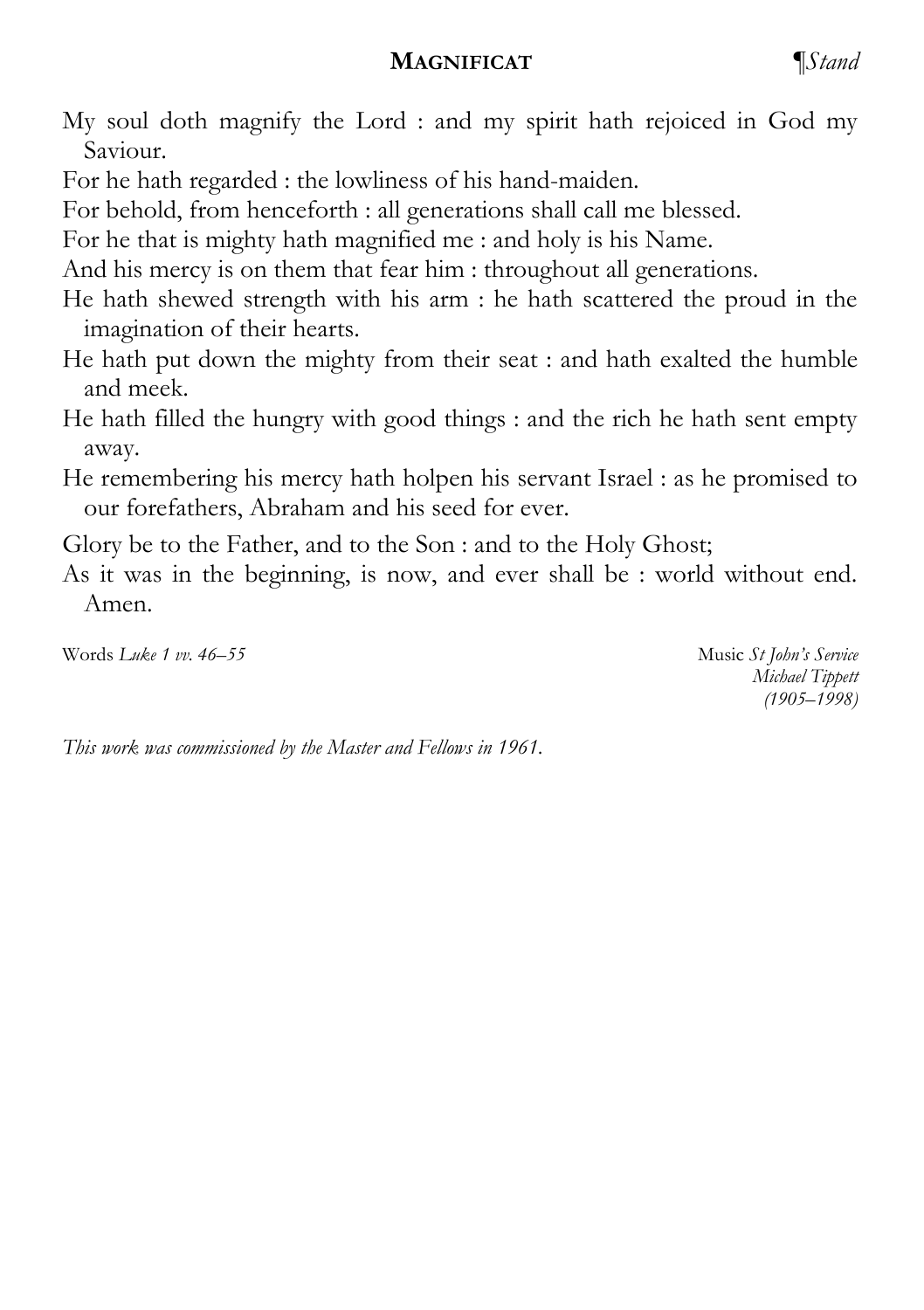#### EIGHTH LESSON *¶Sit*

#### SAINT JOHN 3 verses 1–8 Read by the Master

#### *Jesus speaks with Nicodemus of the 'birth from above'*

One of the Pharisees, called Nicodemus, a member of the Jewish Council, came to Jesus by night. 'Rabbi,' he said, 'we know that you are a teacher sent by God; no one could perform these signs of yours unless God were with him.' Jesus answered, 'In very truth I tell you, no one can see the kingdom of God unless he has been born again.' 'But how can someone be born when he is old?' asked Nicodemus. 'Can he enter his mother's womb a second time and be born?' Jesus answered, 'In very truth I tell you, no one can enter the kingdom of God without being born from water and spirit. Flesh can give birth only to flesh; it is spirit that gives birth to spirit. You ought not to be astonished when I say, "You must all be born again." The wind blows where it wills; you hear the sound of it, but you do not know where it comes from or where it is going. So it is with everyone who is born from the Spirit.'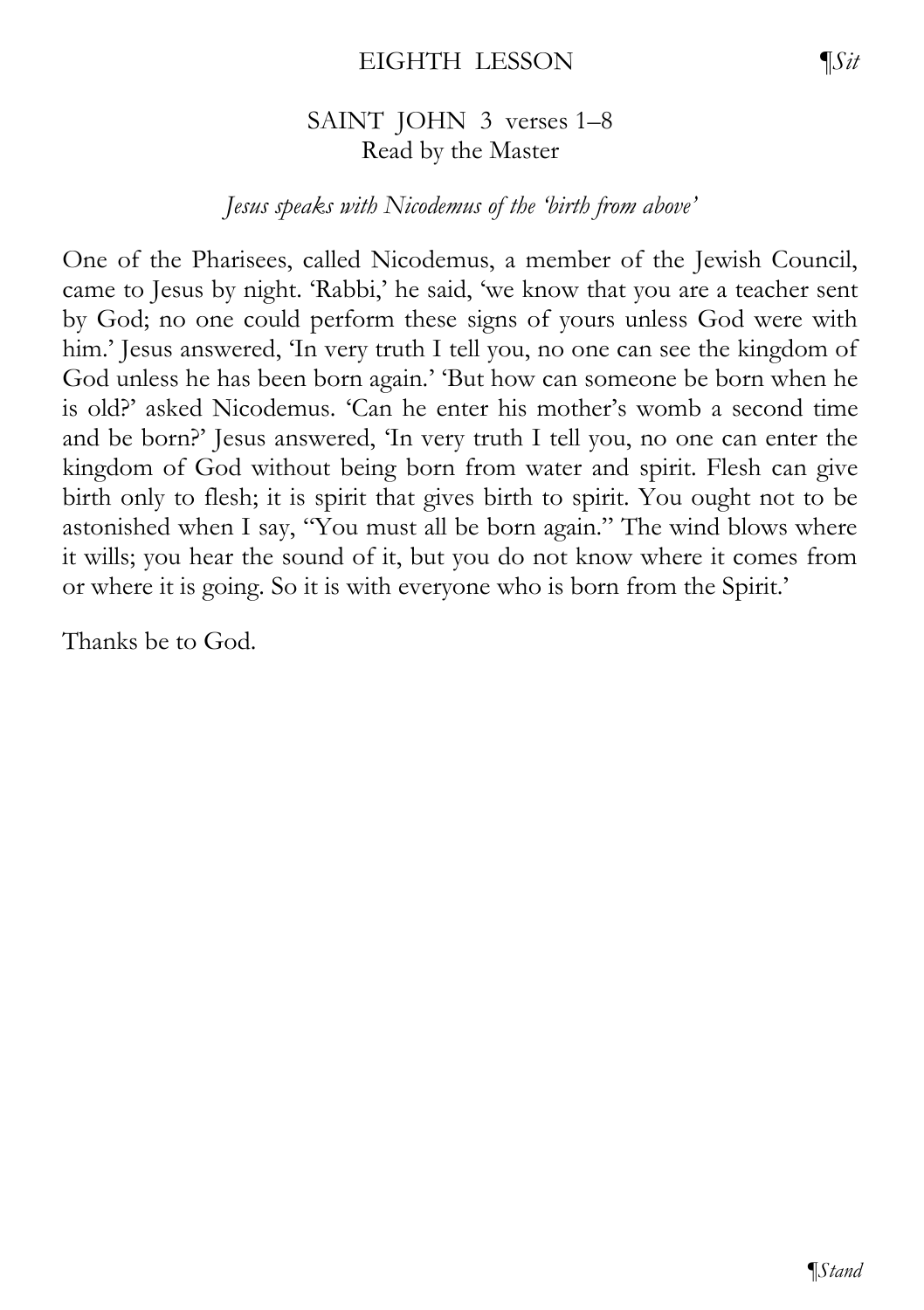#### SENTENCE *¶Stand*

Drop down, ye heavens, from above, and let the skies pour down righteousness; let the earth open and bring forth a Saviour.

*Minister* Blessed be the Lord God of Israel:

# *Response* **For he hath visited and redeemed his people.**

### THE CHRISTMAS COLLECT

Almighty God, who hast given us thy only-begotten Son to take our nature upon him, and to be born of a pure Virgin; Grant that we being regenerate, and made thy children by adoption and grace, may daily be renewed by thy Holy Spirit; through the same our Lord Jesus Christ, who liveth and reigneth with thee and the same Spirit, ever one God, world without end. **Amen.**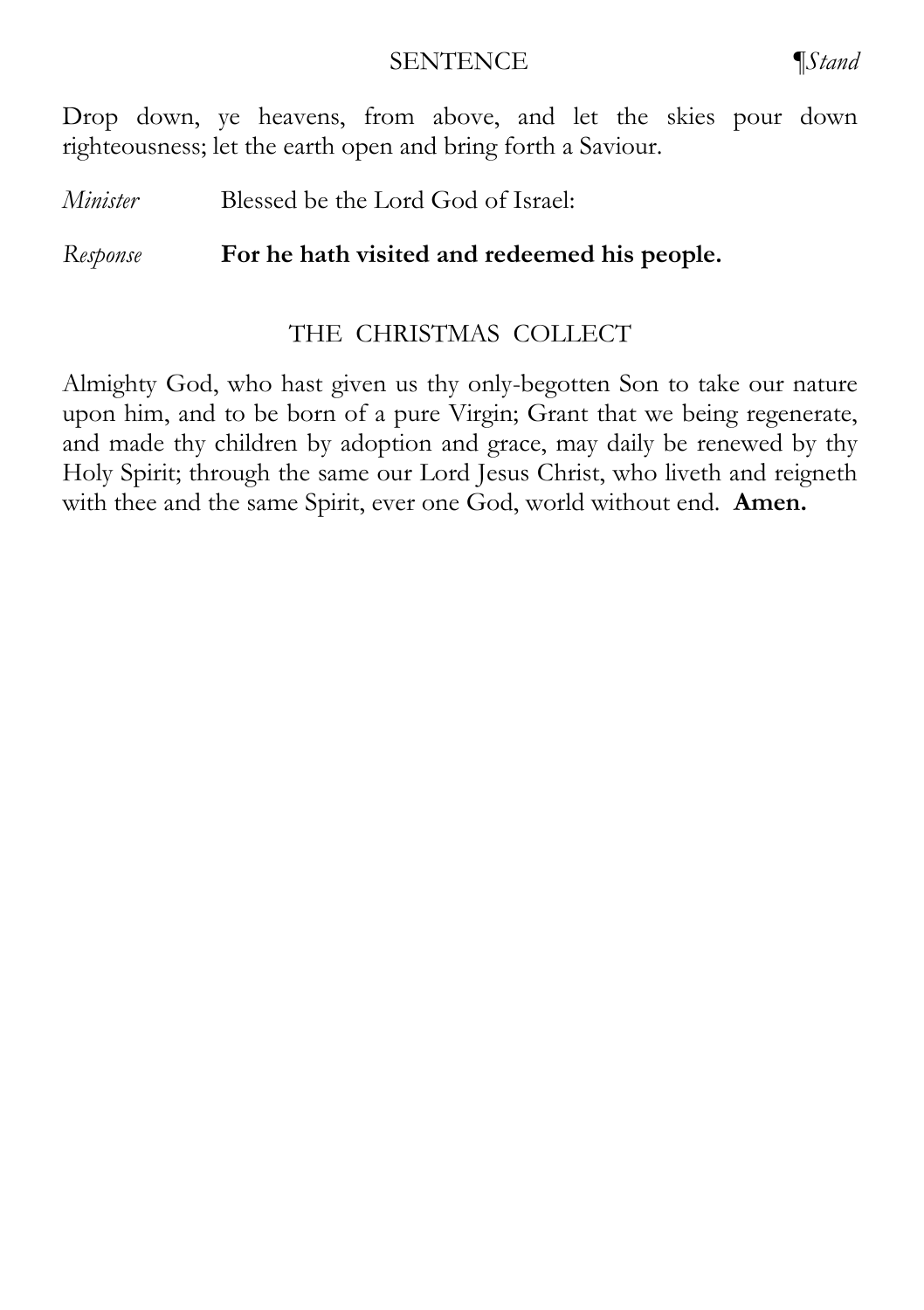#### CAROL ¶*Sit*

#### **GLORY TO THE CHRIST CHILD**

*Glory, glory alleluia to the Christ! Glory, glory alleluia to the Christ Child!*

Out of the orient crystal skies A blazing star did shine, Showing the place where sleeping lies A blessed Babe divine.

> *Glory, glory alleluia to the Christ! Glory, glory alleluia to the Christ Child!*

This very star the kings did guide Even from the furthest East, To Bethlehem where it betide This blessed Babe did rest.

> *Glory, glory alleluia to the Christ! Glory, glory alleluia to the Christ Child!*

And for the joy of His great birth A thousand angels sing: 'Glory and peace unto the earth Where born is this new King!'

> *Glory, glory alleluia to the Christ! Glory, glory alleluia to the Christ Child! This blessed babe divine.*

Words *taken from Bm add. AM 29401* Music *Alan Bullard* Music *Alan Bullard (c. 1610) (b. 1947)*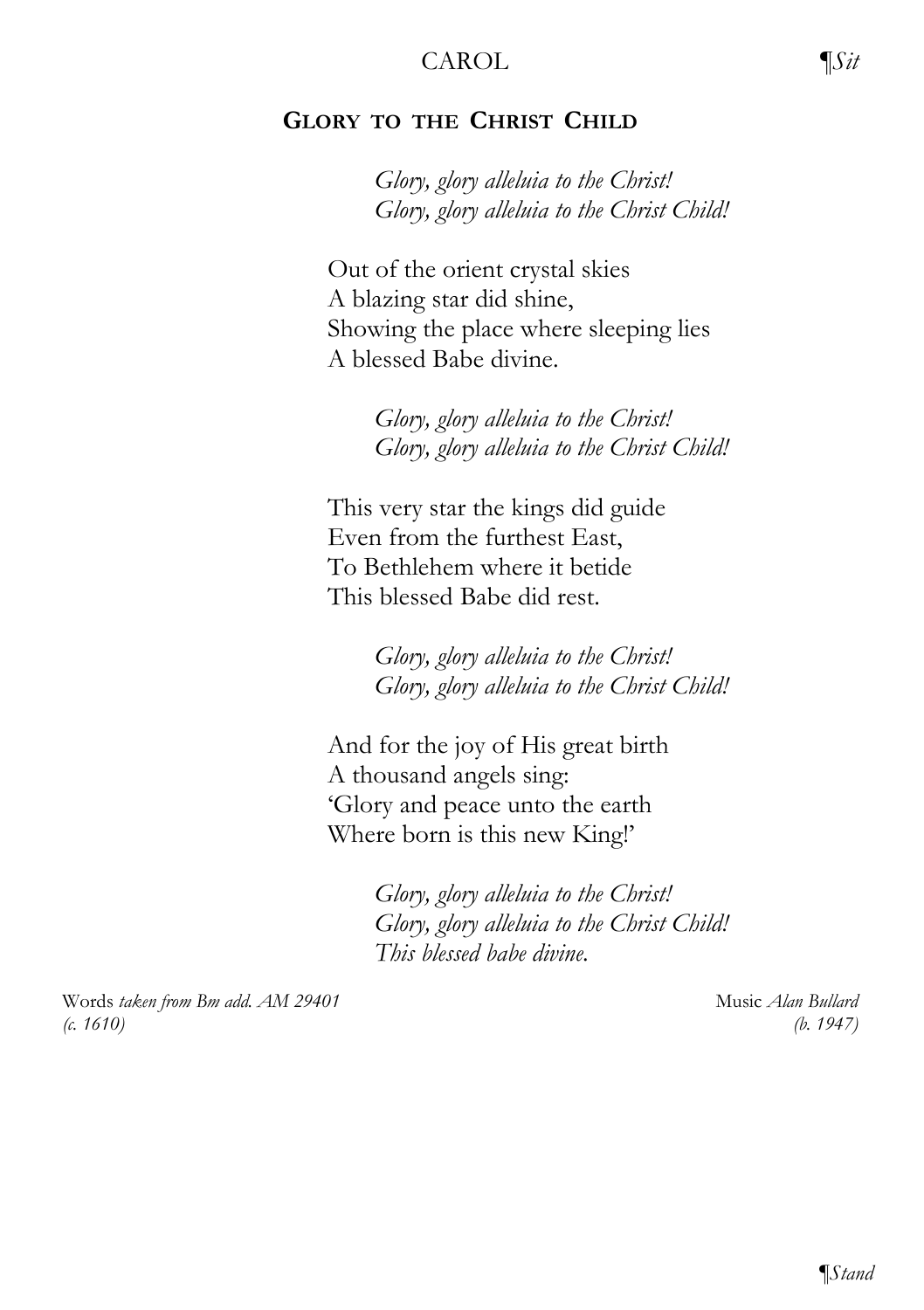#### HYMN *¶Stand*

Lo! he comes with clouds descending, Once for favoured sinners slain; Thousand thousand saints attending Swell the triumph of his train: Alleluya! God appears, on earth to reign.

Every eye shall now behold him Robed in dreadful majesty; Those who set at nought and sold him, Pierced and nailed him to the tree, Deeply wailing Shall the true Messiah see.

Those dear tokens of his passion Still his dazzling body bears, Cause of endless exultation To his ransomed worshippers: With what rapture Gaze we on those glorious scars!

Yea, Amen! let all adore thee, High on thine eternal throne; Saviour, take the power and glory: Claim the kingdom for thine own: O come quickly! Alleluya! Come, Lord, come!

Words *Charles Wesley* Tune HELMSLEY *(1707–1788) Included in Wesley's Select Hymns 1765* Descant *Christopher Robinson (b. 1936)*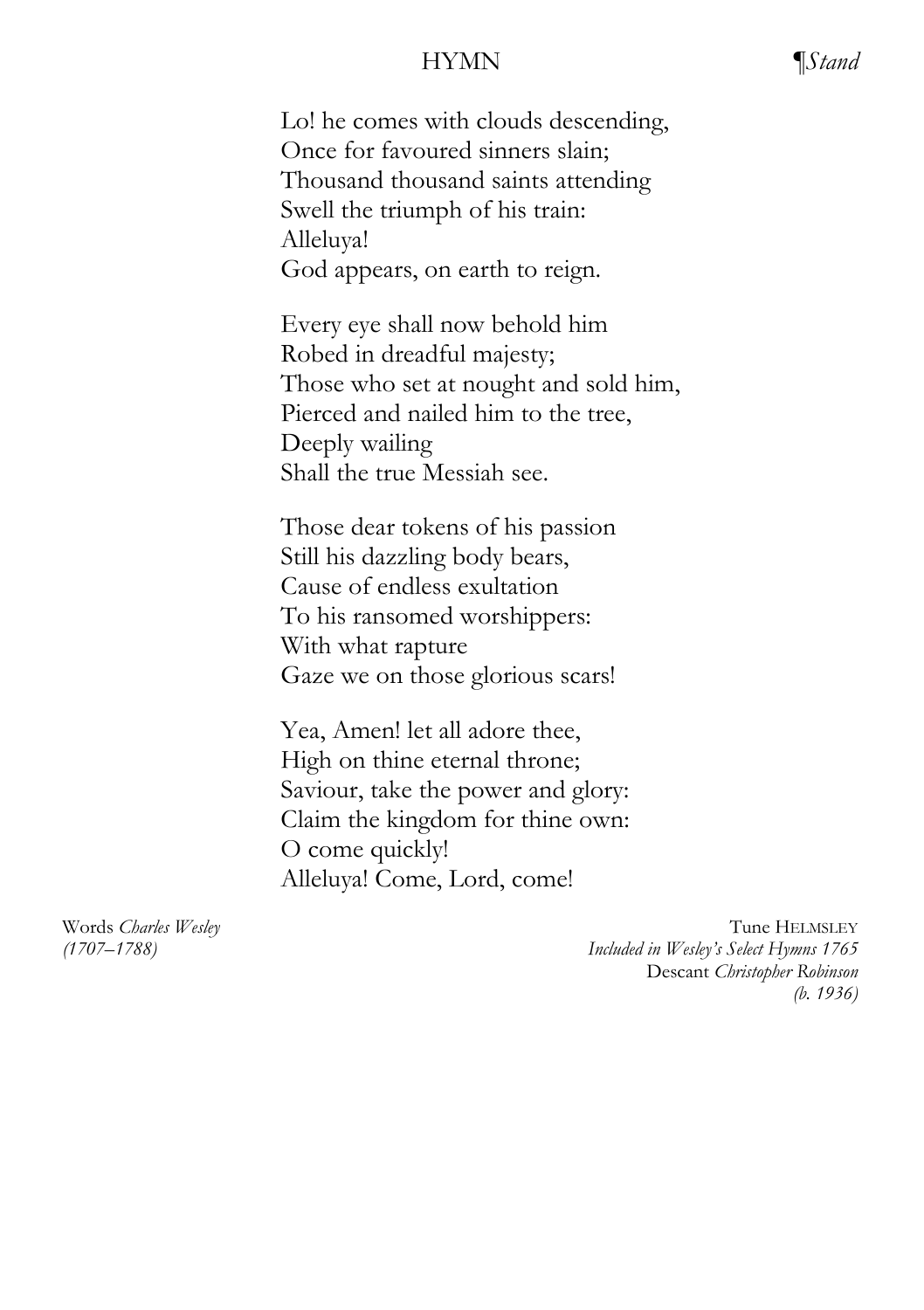#### THE COLLEGE PRAYER

¶*Remain Standing*

Bless, O Lord, the work of this College which is called by the name of thy beloved disciple, and grant that love of the brethren and all sound learning may ever grow and prosper here, to thy honour and glory, and to the good of thy people, who with the Father and the Holy Spirit livest and reignest, one God, world without end. **Amen.**

#### THE BLESSING

Christ the Sun of Righteousness shine upon you, scatter the darkness from before your path, and make you ready to meet him when he comes in glory; and the blessing of God almighty, the Father, the Son, and the Holy Spirit, be among you and remain with you always. **Amen.**

# ORGAN MUSIC AFTER THE SERVICE Played by Edward Picton-Turbervill

Wachet auf, ruft uns die Stimme (BWV 645)

*Johann Sebastian Bach (1685–1750)*

Prelude & Fugue in D minor

*Dietrich Buxtehude (c. 1637–1707)*

*On Sunday 30 November the Congregation is asked to sit quietly during the organ music following the service (as this is part of the BBC broadcast) and then stand when the Choir and Clergy leave the Chapel.*

*We ask those sitting in the main body of the Chapel to remain there until the Ante-Chapel is clear, and those sitting east of the Choir (i.e. towards the altar) to go out by the north door.*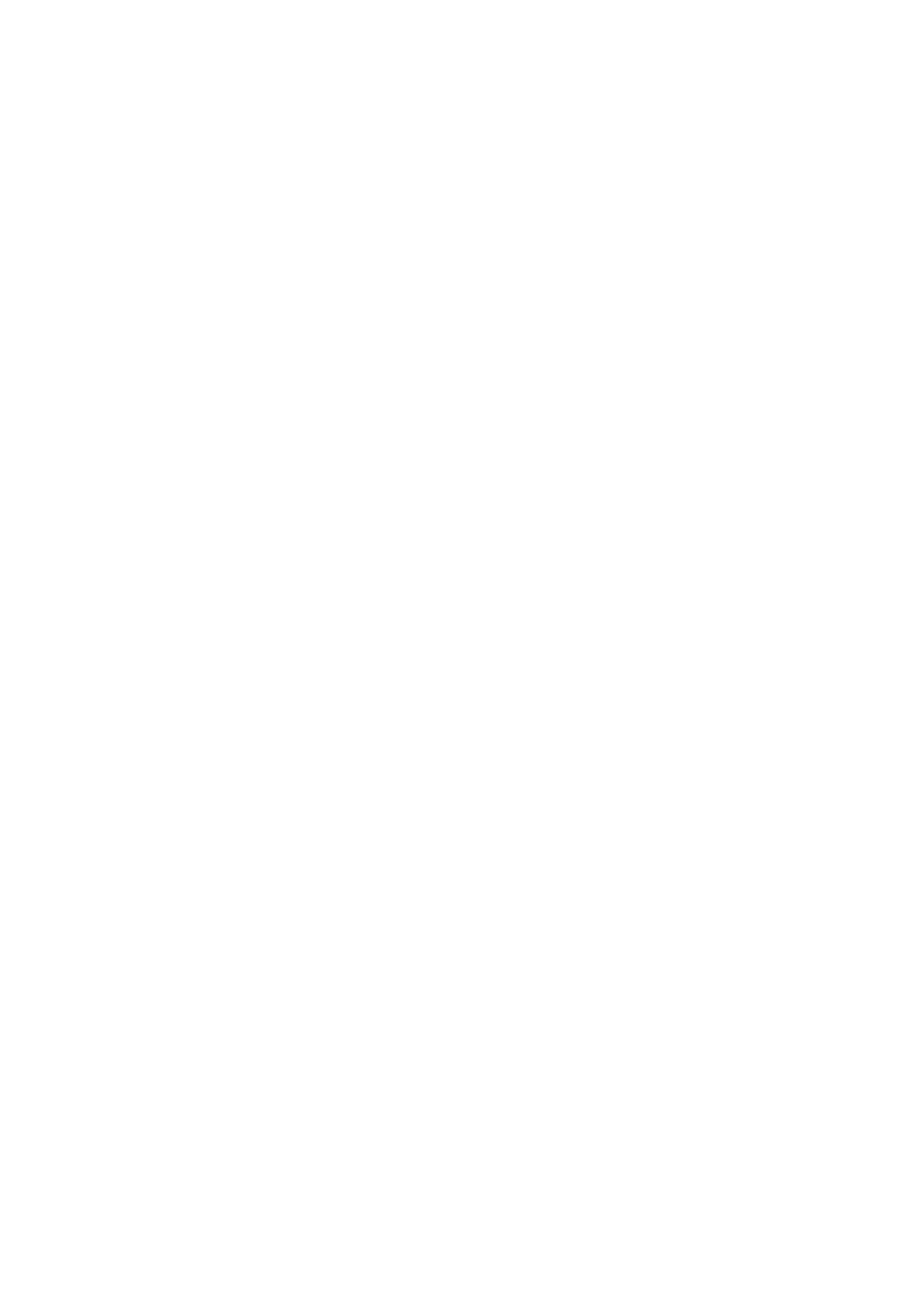The retiring collection will be divided between Shelter (a national charity for the homeless) and Emmaus (a local charity for the homeless, encouraging self-help).

 $\mathcal{L}_\text{max}$  and  $\mathcal{L}_\text{max}$  and  $\mathcal{L}_\text{max}$  and  $\mathcal{L}_\text{max}$  and  $\mathcal{L}_\text{max}$ 

Shelter understands the damage that bad housing causes. Every day they deal with the effects it has on people's lives. This is why they are working hard

to ensure that everyone has a suitable, decent and affordable home.

In 1966, Shelter was set up to do what the Government, housing bodies, and local agencies were failing to do: prevent bad housing and homelessness from taking a terrible toll on people's lives.

They help 170,000 people a year fight for their rights, get back on their feet, and find and keep a home.

 $\mathcal{L}_\text{max}$  and  $\mathcal{L}_\text{max}$  and  $\mathcal{L}_\text{max}$  and  $\mathcal{L}_\text{max}$  and  $\mathcal{L}_\text{max}$ 



*Giving people a bed… and a reason to get out of it.*

Emmaus Communities offer homeless men and women a home, work and the chance to rebuild their self-respect in a supportive, community environment.

Companions, as residents are known, work full-time refurbishing donated furniture and household goods and selling them in the community shop. The community aims to become self-sufficient through this activity.

\_\_\_\_\_\_\_\_\_\_\_\_\_\_\_\_\_\_\_\_\_\_\_\_\_\_\_\_\_\_\_\_\_\_\_\_\_\_\_\_\_\_\_\_\_\_\_\_\_\_\_\_\_\_\_\_\_\_